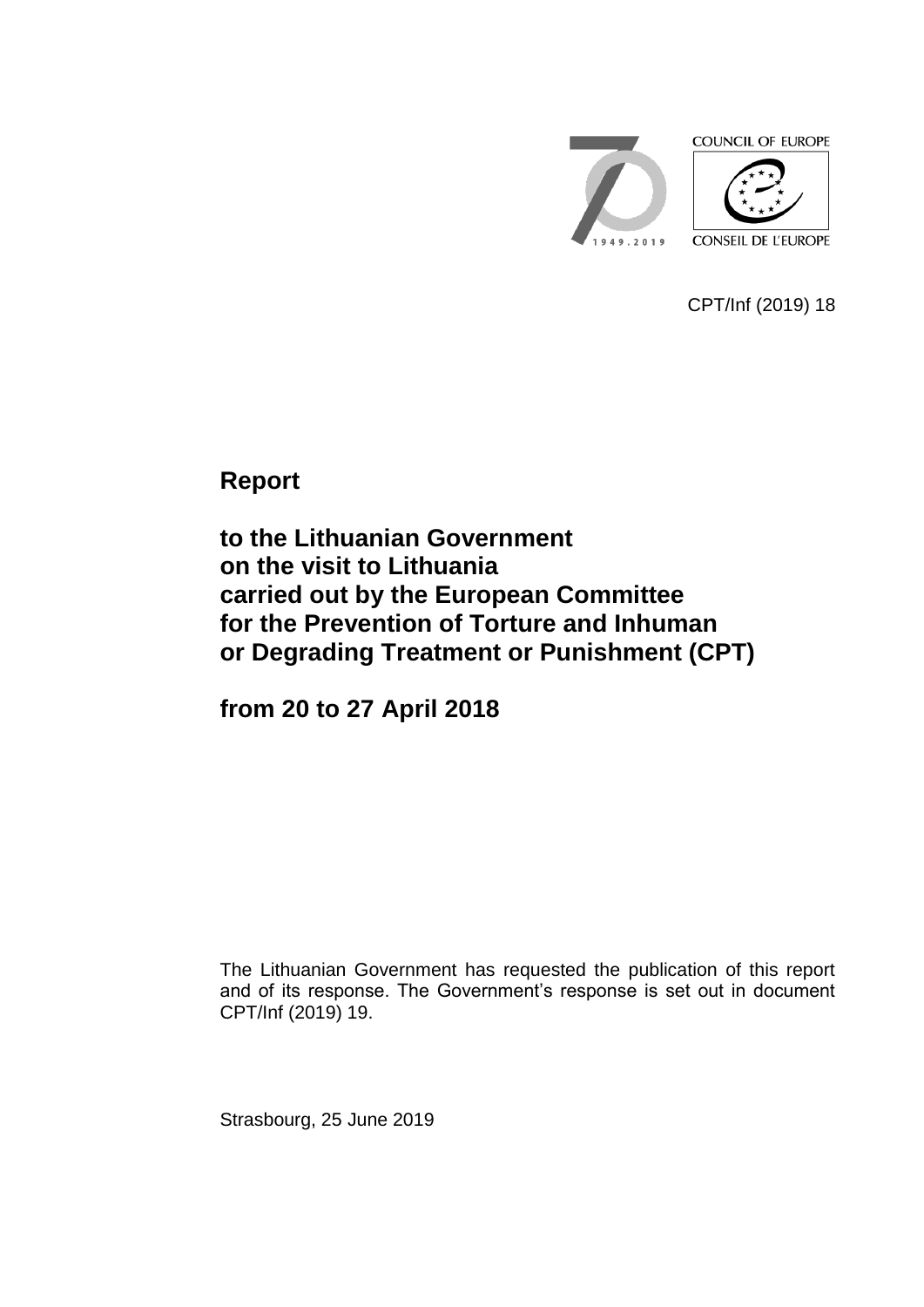# **CONTENTS**

| I.             |                |  |  |  |
|----------------|----------------|--|--|--|
| A.             |                |  |  |  |
| <b>B.</b>      |                |  |  |  |
| $\mathbf{C}$ . |                |  |  |  |
| II.            |                |  |  |  |
| 1.             |                |  |  |  |
| 2.             |                |  |  |  |
| 3.             |                |  |  |  |
|                | a.             |  |  |  |
|                | $\mathbf b$ .  |  |  |  |
| 4.             |                |  |  |  |
|                | a.             |  |  |  |
|                | $\mathbf{b}$ . |  |  |  |
|                | $C_{\bullet}$  |  |  |  |
|                | d.             |  |  |  |
|                | e.             |  |  |  |
| 5.             |                |  |  |  |
|                | a.             |  |  |  |
|                | $\mathbf b$ .  |  |  |  |
|                | c.             |  |  |  |

| List of the national authorities and other bodies |  |
|---------------------------------------------------|--|
|                                                   |  |

**APPENDIX:**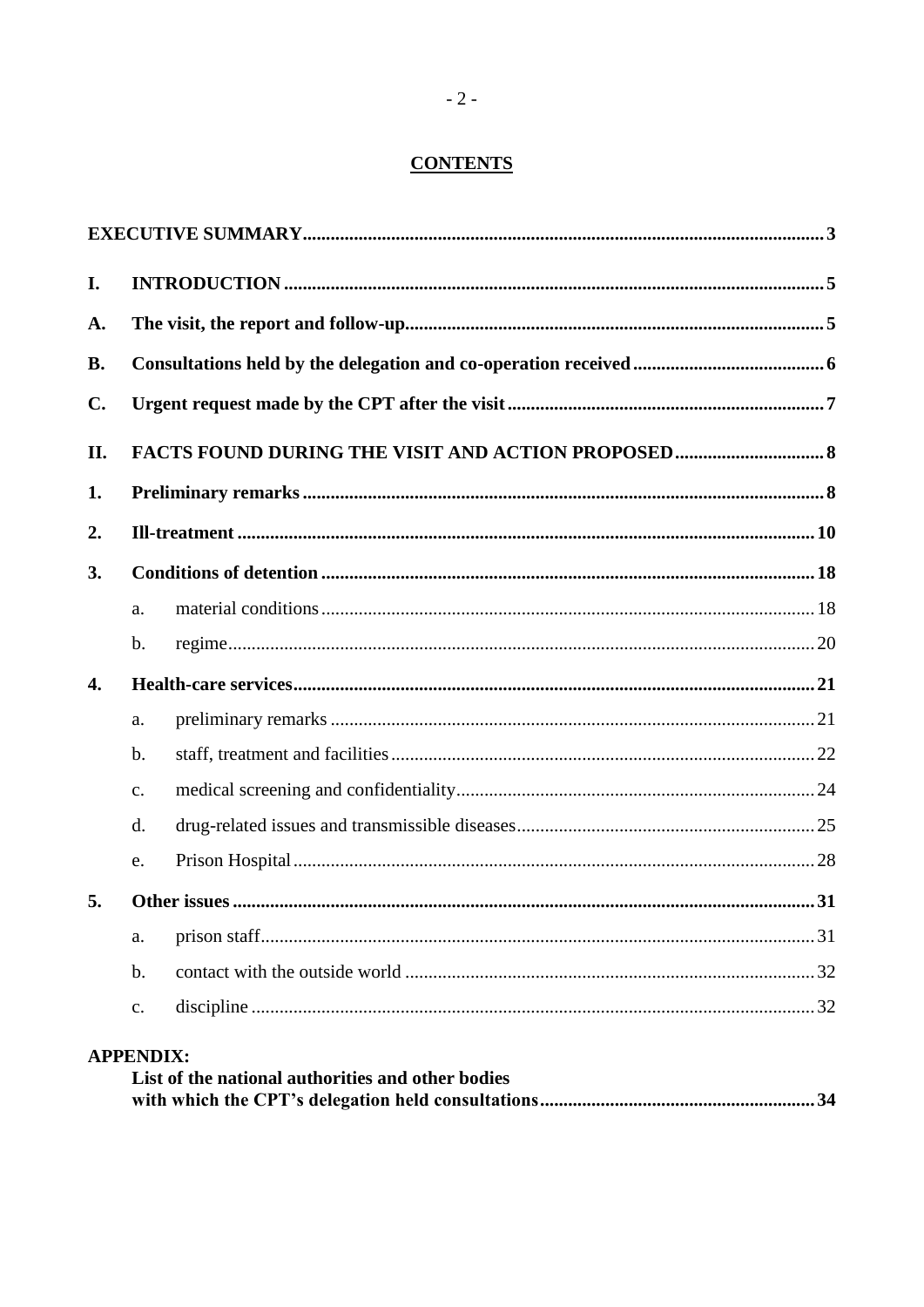#### **EXECUTIVE SUMMARY**

<span id="page-2-0"></span>The aim of the 2018 ad hoc visit was for the CPT to assess the implementation of its long-standing recommendations concerning the Lithuanian prison system. In this respect, the CPT regrets to note that many of those recommendations have still not been implemented. This concerns, in particular, the situation at Alytus, Marijampolė and Pravieniškės Prisons, as well as certain matters relating to legislation, e.g. the legal norm of living space per prisoner, legislation concerning life-sentenced prisoners and inmates' contact with the outside world. The CPT must stress that if no progress is made to implement its recommendations, it will be obliged to consider having recourse to Article 10, paragraph 2, of the Convention.<sup>1</sup>

The delegation received no recent and credible allegations of physical ill-treatment of inmates by staff at Lukiškės and Vilnius Prisons, or at the Prison Hospital. By contrast, a number of credible allegations of physical ill-treatment, some of them corroborated by medical evidence, were heard at Alytus, Marijampolė and Pravieniškės Prisons; the ill-treatment alleged consisted essentially of use of excessive force (punches, kicks and truncheon blows) in the context of staff interventions to stop inter-prisoner violence.

The delegation also received numerous allegations of mass physical ill-treatment of prisoners in the course of a general search carried out in the punishment block (KTP) of Alytus Prison by members of the special intervention group from the Prison Department on 5 July 2017. The delegation discussed this incident with senior officials from the Prison Department, the management and staff (including health-care staff) at Alytus Prison, as well as with the Seimas Ombudsman, staff of the NPM Department and two prosecutors who had been supervising the subsequent investigation. The CPT must stress that its delegation has gained the impression that the investigation into the incident of 5 July 2017 was not effective, especially in the early stages. The investigation had been closed by the prosecutor's office on 20 February 2018 because of the "absence of elements of crime" but some of the inmates concerned had appealed this decision to Alytus District Court, which was still considering these appeals at the time of the visit. In the report, the CPT requests the Lithuanian authorities to provide information on the outcome of the appeal procedure.

Furthermore, as had been the case during previous visits, in Alytus, Marijampolė and Pravieniškės Prisons the delegation observed truly extraordinary levels of inter-prisoner violence, intimidation and exploitation. It gave the delegation a strong impression that the main detention areas in these three prisons were unsafe for inmates, and that the only parts of the establishments under full control of the administration were the punishment blocks which were frequently used and constantly filled to capacity, mostly by inmates seeking protection from other prisoners and being punished for refusing to stay in their ordinary units.

Following the CPT's request, the Lithuanian authorities provided the Committee with an Action Plan to combat drug trafficking in prison, inter-prisoner violence, and to address the problem of the spread of HIV and hepatitis C in prisons. The CPT welcomes the planned measures, which  $-$  if properly and energetically implemented – could help address a number of serious and urgent concerns in Lithuania's penitentiary establishments.

 $\frac{1}{1}$ 

<sup>&</sup>quot;If the Party fails to co-operate or refuses to improve the situation in the light of the Committee's recommendations, the Committee may decide, after the Party has had an opportunity to make known its views, by a majority of two-thirds of its members to make a public statement on the matter."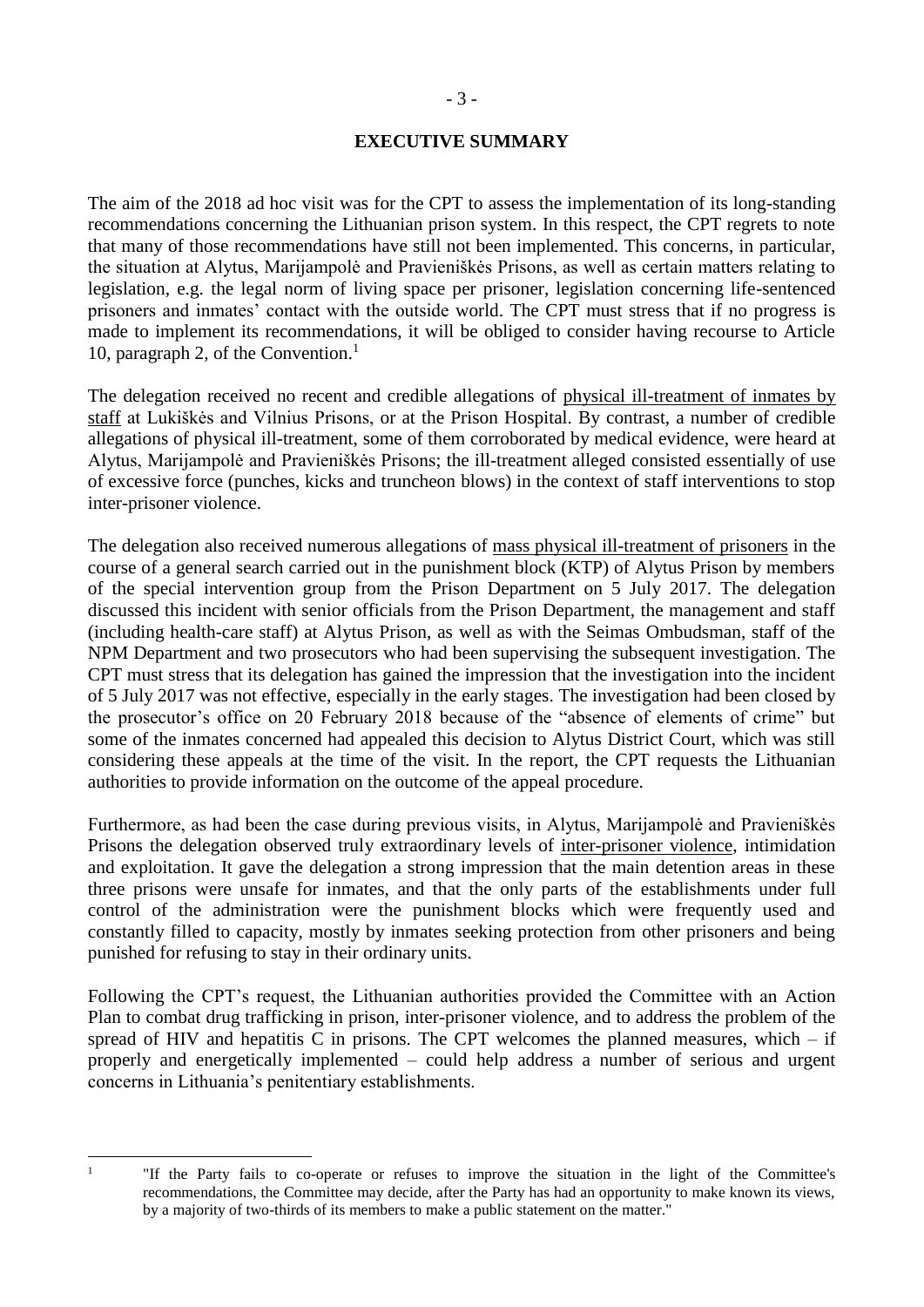The CPT notes the on-going (and partly already completed) reconstruction and refurbishment in all the prisons visited; however, the remaining overcrowded large-capacity dormitories still facilitate inter-prisoner violence. The CPT recommends that the Lithuanian authorities continue the conversion of large-capacity dormitories into cell-type accommodation and the reduction of occupancy levels in prisons, so as to provide at least 4 m² of living space for all inmates.

The CPT also notes the Lithuanian authorities' efforts to offer organised activities (work, education, vocational training, etc.) to sentenced prisoners. Nonetheless, the offer of activities for remand prisoners remains unsatisfactory; those prisoners continue to be locked up in their cells for up to 23 hours per day.

The health-care teams in most of the prisons visited were still under-resourced and there had been little change for the better. That said, there had been an improvement in access to psychiatric care in all the establishments visited. The CPT reiterates its recommendation that the Lithuanian authorities take decisive steps to reinforce health-care teams at the prisons visited by providing working conditions that are sufficiently attractive to recruit and retain staff. More generally, the CPT stresses once again that greater participation by the Ministry of Health in this area (including as regards recruitment of prison health-care staff, their in-service training, evaluation of clinical practice, certification and inspection) could help to ensure optimum health care for prisoners, as well as observance of the general principle of the equivalence of health care in prison with that in the wider community.

The CPT regrets having to reiterate its concern regarding poor recording of injuries in penitentiary establishments. As in the past, the descriptions of injuries were generally rather succinct (or even, at times, incorrect) and did not contain conclusions by a doctor as to the possible origin of the injuries or the consistency of those injuries with the statements made by the person examined.

Furthermore, the CPT remains deeply troubled by the omnipresence of drugs in prisons, and by the serious risk of prisoners becoming drug dependent and contracting HIV and hepatitis C while in prison by sharing injecting equipment. The delegation also noted that there had been 58 new HIV infection cases in Alytus Prison in the course of 2017 when, in comparison, there had been 21 new cases in the period from January 2015 to September 2016.

The delegation paid particular attention to the psychiatric ward of the new Prison Hospital. The CPT recommends updating the internal guidelines on the use of restraint in order to ensure that means of restraint are applied in strict compliance with international standards.

The situation remains highly unsatisfactory as regards prison staffing levels, with a very low custodial staff presence inside prisoner accommodation areas and numerous custodial staff vacancies in most of the establishments visited. The CPT reiterates its view that inadequate staff complements can only increase the risk of violence and intimidation between prisoners; this has been demonstrated very clearly again during the 2018 ad hoc visit.

Regarding discipline, the CPT once again calls upon the Lithuanian authorities to review the strict (including disciplinary cellular confinement) regime. In particular, prisoners concerned should be offered the possibility to engage in purposeful activities and be offered the same visiting entitlement and access to a telephone as other inmates.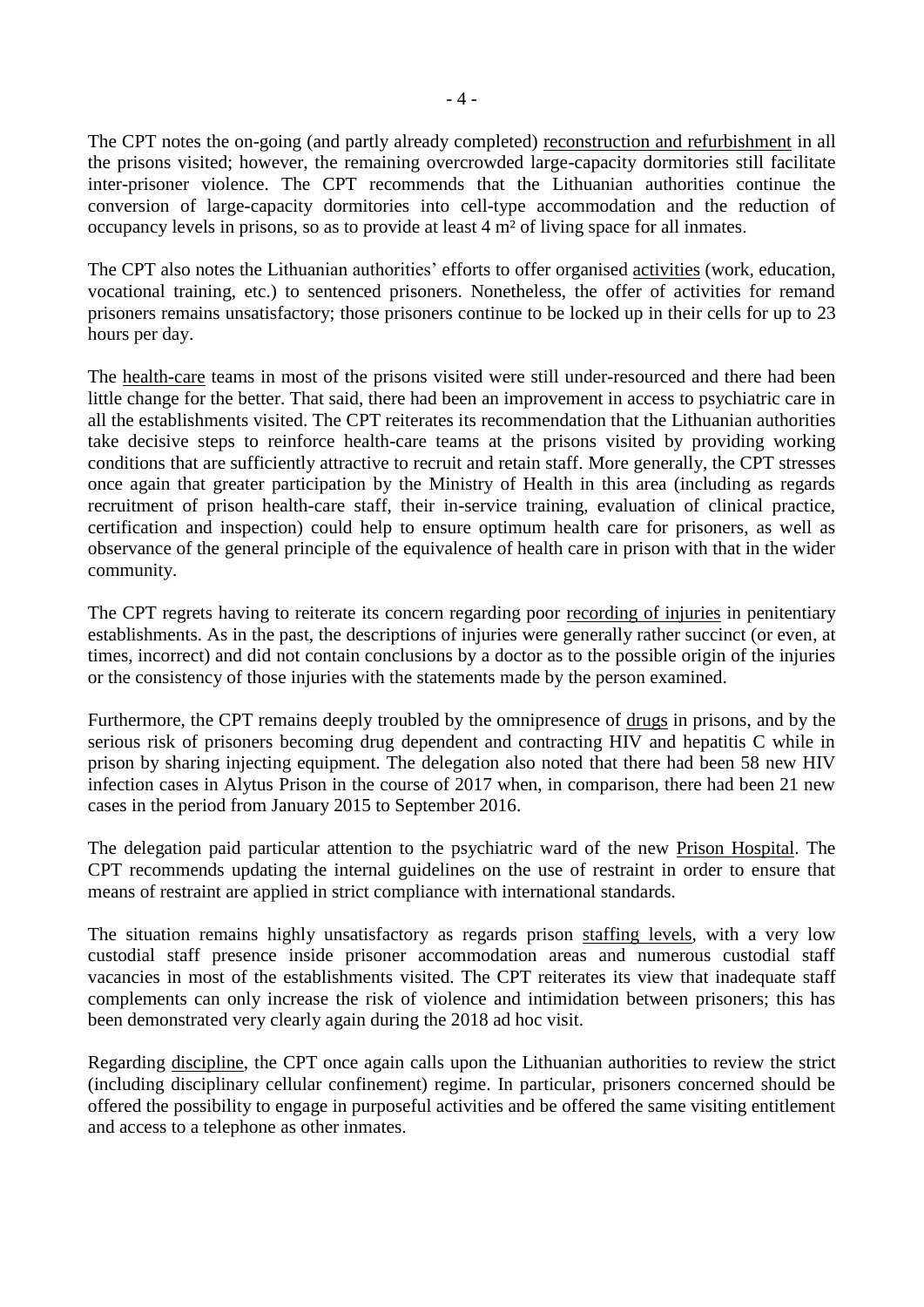# <span id="page-4-0"></span>**I. INTRODUCTION**

# <span id="page-4-1"></span>**A. The visit, the report and follow-up**

1. In pursuance of Article 7 of the European Convention for the Prevention of Torture and Inhuman or Degrading Treatment or Punishment (hereinafter referred to as "the Convention"), a delegation of the CPT visited Lithuania from 20 to 27 April 2018. <sup>2</sup> The visit was one which appeared to the Committee "to be required in the circumstances" (cf. Article 7, paragraph 1, of the Convention).

2. The aim of the 2018 ad hoc visit was for the CPT to assess – in the light of the outcome of its high-level talks with the Lithuanian authorities in April  $2017<sup>3</sup>$  and the response of the Lithuanian authorities to the report on the Committee's 2016 periodic visit<sup>4</sup> – the implementation of its longstanding recommendations concerning the Lithuanian prison system.

3. For this purpose, the CPT's delegation carried out follow-up visits to Alytus Correction Home (hereafter Alytus Prison), Lukiškės Remand Prison (located in Vilnius, hereafter Lukiškės Prison), Marijampolė Correction Home (hereafter Marijampolė Prison)<sup>5</sup> and Pravieniškės Correction Home (hereafter Pravieniškės Prison)<sup>6</sup> and visited, for the first time, Vilnius Correction Home (hereafter Vilnius Prison) and the new Prison Hospital in Pravieniškės.<sup>7</sup>

- 4. The visit was carried out by the following members of the Committee:
	- Marzena Ksel, 1st Vice-President of the CPT (Head of delegation)
	- Costakis Paraskeva
	- Marika Väli.

<sup>2</sup> All reports on the CPT's previous visits and responses of the Lithuanian authorities are available on the Committee's website [\(https://www.coe.int/en/web/cpt/lithuania\)](https://www.coe.int/en/web/cpt/lithuania).

<sup>&</sup>lt;u>.</u>

<sup>&</sup>lt;sup>3</sup> See [https://www.coe.int/en/web/cpt/-/council-of-europe-anti-torture-committee-holds-high-level-talks-in](https://www.coe.int/en/web/cpt/-/council-of-europe-anti-torture-committee-holds-high-level-talks-in-lithuania)[lithuania.](https://www.coe.int/en/web/cpt/-/council-of-europe-anti-torture-committee-holds-high-level-talks-in-lithuania)

<sup>&</sup>lt;sup>4</sup> See the response (document CPT/Inf (2018) 3) in<https://rm.coe.int/pdf/16807843cc> and the CPT's report (document CPT/Inf (2018) 2) i[n https://rm.coe.int/pdf/16807843ca.](https://rm.coe.int/pdf/16807843ca)

<sup>5</sup> Alytus, Lukiškės and Marijampolė Prisons were last visited by the CPT in September 2016, see paragraphs 34 and 47 – 57 of CPT/Inf (2018) 2, [https://rm.coe.int/pdf/16807843ca.](https://rm.coe.int/pdf/16807843ca)

<sup>&</sup>lt;sup>6</sup> Last visited by the CPT in April 2008, see paragraphs 33, 43, 46 and 47 of the report on the 2008 periodic visit, [https://rm.coe.int/1680697335.](https://rm.coe.int/1680697335)

<sup>&</sup>lt;sup>7</sup> The Prison Hospital (not yet fully operational at the time) had received a brief visit by the CPT's representatives in the context of high-level talks with the Lithuanian authorities in April 2017 [\(https://www.coe.int/en/web/cpt/-/council-of-europe-anti-torture-committee-holds-high-level-talks-in](https://www.coe.int/en/web/cpt/-/council-of-europe-anti-torture-committee-holds-high-level-talks-in-lithuania)[lithuania\)](https://www.coe.int/en/web/cpt/-/council-of-europe-anti-torture-committee-holds-high-level-talks-in-lithuania). The reason for that brief visit was that the Prison Hospital had not been visited by the Committee in September 2016 and the CPT's representatives wanted to gain an impression of the establishment, before discussing issues concerning prison health care with the Minister of Health and the Deputy Minister of Justice on the following day.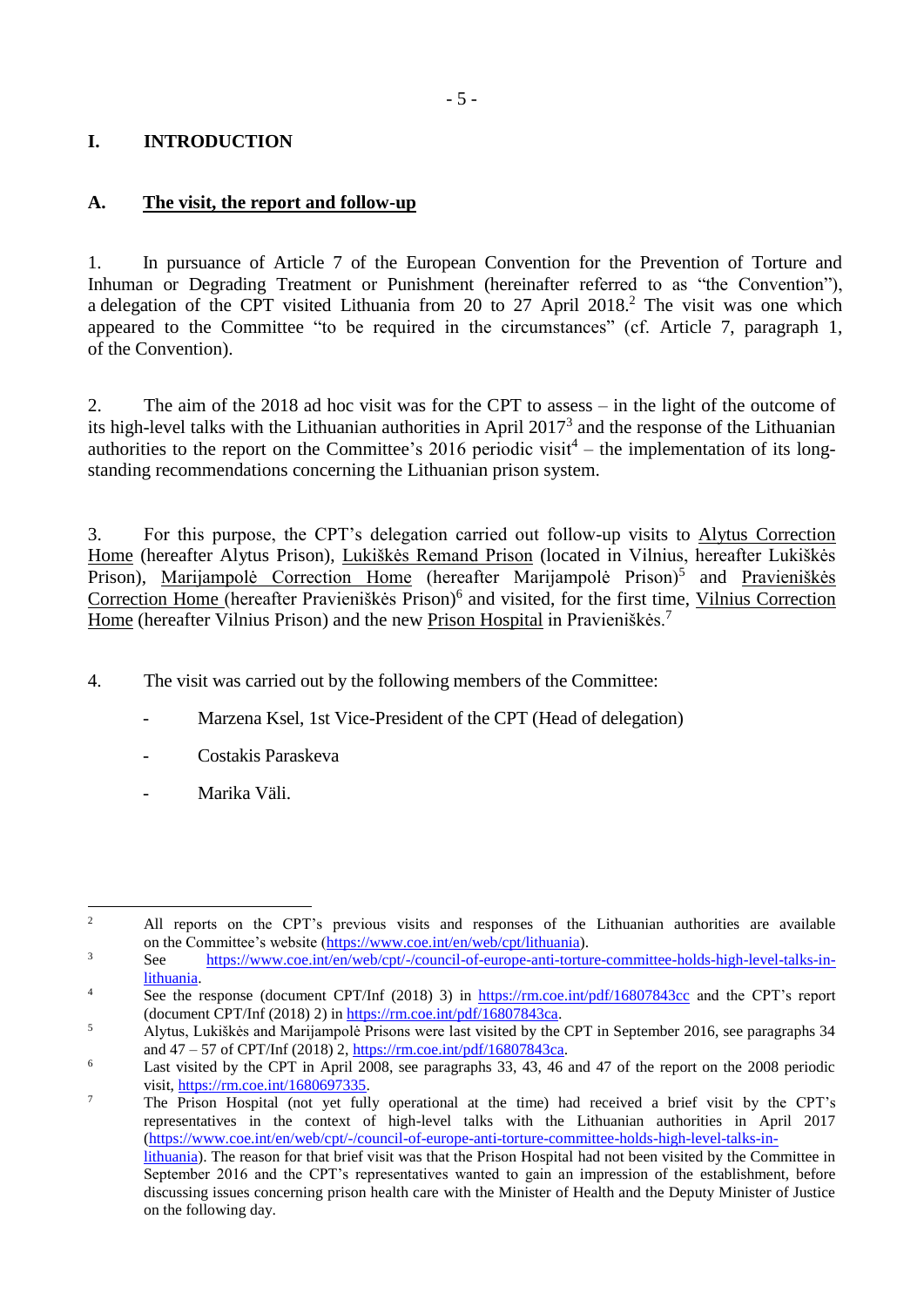They were supported by Borys Wódz (Head of Division) and Dalia Žukauskienė of the Committee's Secretariat, and assisted by:

- George Tugushi, former Public Defender (Ombudsman) of Georgia (expert)
- Alina Dailidėnaitė (interpreter)
- Rūta Kaunaitė (interpreter)
- Liudas Remeika (interpreter).

5. The report on the visit was adopted by the CPT at its 97th meeting, held from 5 to 9 November 2018, and transmitted to the Lithuanian authorities on 4 December 2018. The various recommendations, comments and requests for information made by the Committee are set out in bold type in the present report. The CPT requests the Lithuanian authorities to provide within three months a response containing a full account of action taken by them to implement the Committee's recommendations and replies to the comments and requests for information formulated in this report.

#### <span id="page-5-0"></span>**B. Consultations held by the delegation and co-operation received**

6. In the course of the visit, the CPT's delegation had consultations with Arūnas Kazlauskas, Chancellor of the Ministry of Justice, as well as with senior officials from the Ministry of Justice and the Prison Department. In addition, talks were held with the Seimas Ombudsman Raimondas Šukys and staff of the National Preventive Mechanism (NPM) Department of the Seimas Ombudsmen's Office.

A full list of the persons with whom the delegation held consultations is set out in the Appendix to this report.

7. The delegation received very good co-operation during the visit: it enjoyed rapid access to all the establishments it visited (including those which had not been notified in advance), was provided with the information necessary for carrying out its task and was able to speak in private with persons deprived of their liberty.

A special word of thanks should go to the CPT's liaison officer, Marius Rakštelis, Head of the Penitentiary and Probation System Unit of the Ministry of Justice, for the assistance provided before, during and after the visit.

8. As has been stressed by the Committee in previous visit reports, the principle of cooperation between a State Party and the CPT is not limited to facilitating the work of a visiting delegation. It also requires that decisive action be taken to improve the situation in the light of the Committee's recommendations.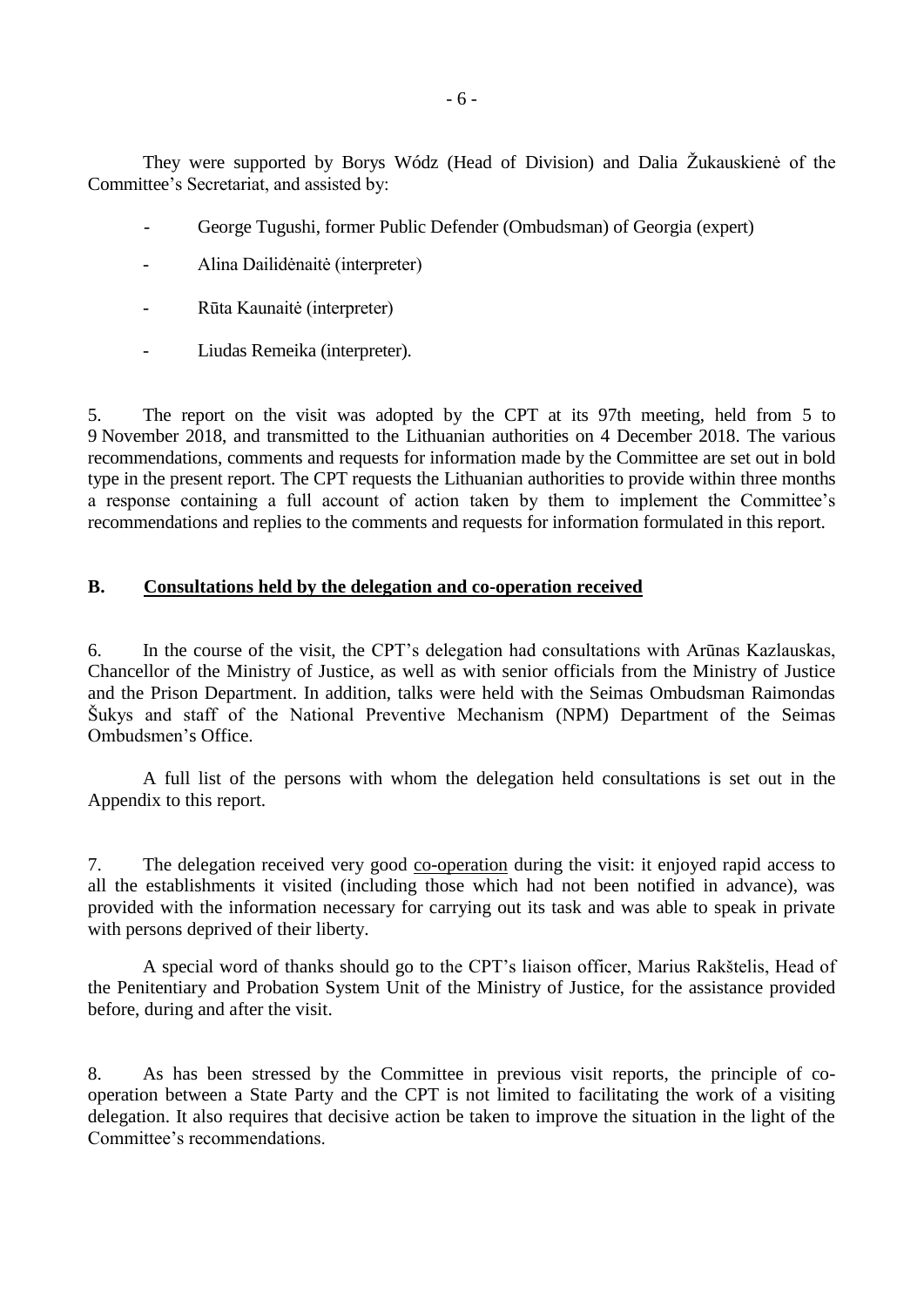In this respect, the CPT regrets to note that many of its long-standing recommendations have still not been implemented. This concerns, in particular, the situation at Alytus, Marijampolė and Pravieniškės Prisons, as well as certain matters relating to legislation, e.g. the legal norm of living space per prisoner, legislation concerning life-sentenced prisoners and inmates' contact with the outside world.

9. The Committee must stress that if no progress is made to implement its recommendations, it will be obliged to consider having recourse to Article 10, paragraph 2, of the Convention.<sup>8</sup> The CPT hopes that prompt and decisive action by the Lithuanian authorities to implement the Committee's recommendations will render such action unnecessary.

## <span id="page-6-0"></span>**C. Urgent request made by the CPT after the visit**

10. By a letter dated 4 May 2018, the CPT's Executive Secretary transmitted to the Lithuanian authorities the text of the delegation's preliminary observations.<sup>9</sup>

In doing so, he drew the authorities' special attention to the Committee's request to provide it, within three months, with a detailed action plan, comprising precise deadlines and an indication of the responsible organs and the required financial and human resources, to fight against drug trafficking in prison, inter-prisoner violence and the power of informal prisoner hierarchies, and to address the problem of the spread of HIV and hepatitis C in prisons.

By a letter dated 26 September 2018, the Lithuanian authorities provided the CPT with an Action Plan on this subject that had recently been approved by the Minister of Justice. The measures enumerated in the Action Plan will be discussed in detail later in this report.

 $\frac{1}{8}$ 

<sup>&</sup>quot;If the Party fails to co-operate or refuses to improve the situation in the light of the Committee's recommendations, the Committee may decide, after the Party has had an opportunity to make known its views, by a majority of two-thirds of its members to make a public statement on the matter."

<sup>&</sup>lt;sup>9</sup> At the time of the visit, the position of the Minister of Justice was vacant as were those of all Deputy Ministers of Justice. Considering the fact that the Minister of Internal Affairs (who was also Acting Minister of Justice at the time) and the Prime Minister were not available to meet the delegation (both attending official State meetings abroad), the delegation took the decision not to present its preliminary observations on the spot but to transmit them in writing to the Lithuanian authorities after the visit.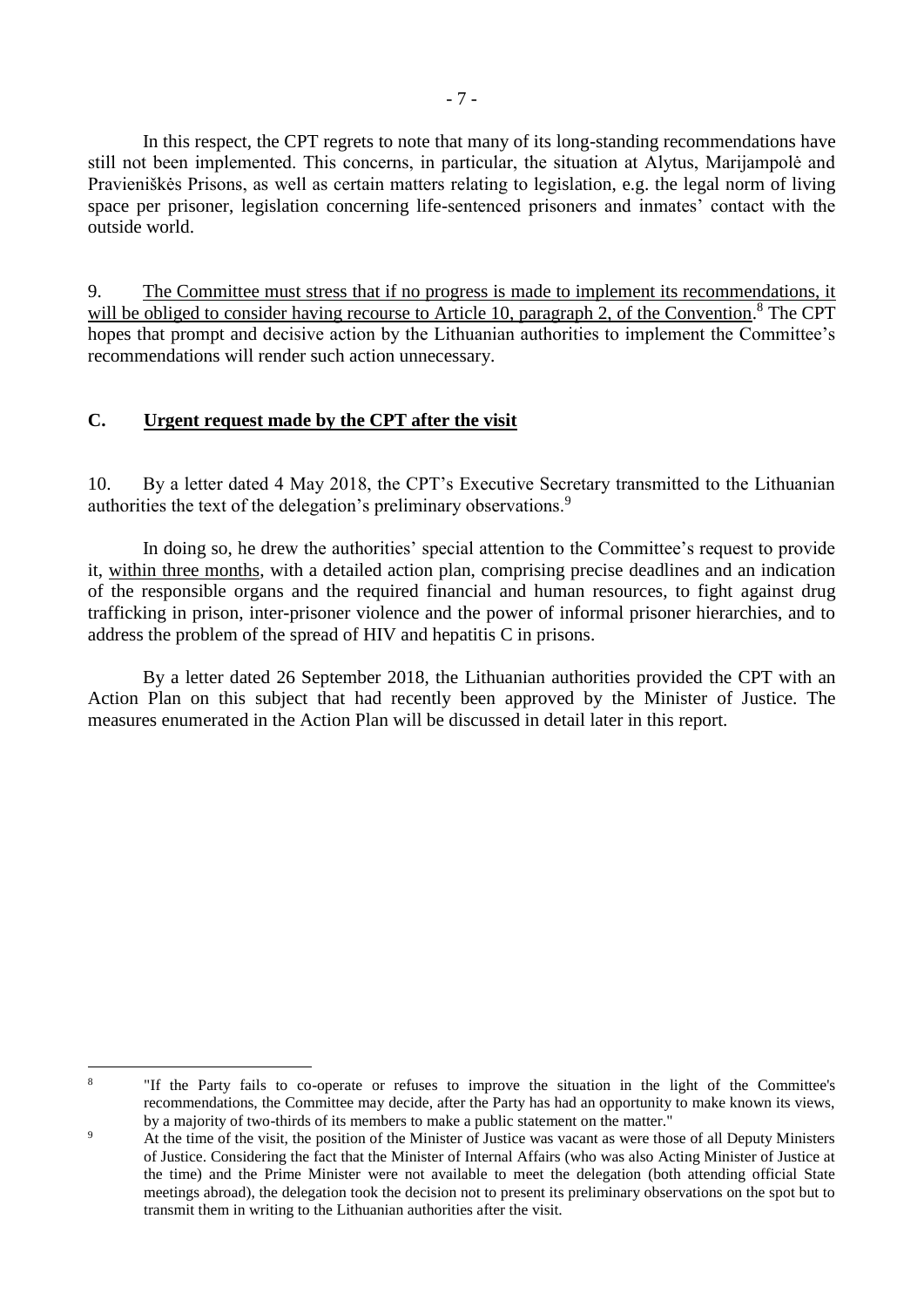### <span id="page-7-0"></span>**II. FACTS FOUND DURING THE VISIT AND ACTION PROPOSED**

#### <span id="page-7-1"></span>**1. Preliminary remarks**

11. At the time of the visit, Alytus Prison (capacity  $1,200$ )<sup>10</sup> was accommodating 973 male sentenced prisoners.<sup>11</sup> Lukiškės Prison (capacity 954, unchanged since the 2016 visit) was accommodating 744 inmates, including 273 adult male remand prisoners, 18 adult female remand prisoners, three male juvenile remand prisoners, 49 male adult sentenced prisoners on "prison regime",<sup>12</sup> 60 sentenced prisoners employed on general prison services (kitchen, cleaning, maintenance, repairs, etc.), 92 life-sentenced prisoners (including a woman, accommodated together with other female prisoners) and 48 foreign prisoners and Lithuanian nationals extradited from other EU Member States under the European Arrest Warrant. The remainder of the prisoners were sentenced and either awaiting the outcome of their appeal or the transfer to an establishment where they would start serving their definitive sentence.

Marijampolė Prison (capacity 950)<sup>13</sup> was accommodating 931 adult sentenced prisoners, i.e. 60 less than during the 2016 periodic visit. Pravieniškės Prison, a large complex resulting from a recent merger of three previously separate penitentiary establishments<sup>14</sup> (which had since become Sectors 1 to 3 of the new establishment), had a total official capacity of 2,180 and was accommodating, at the time of the visit, 1,946 adult male sentenced prisoners including 550 in Sector 1 (capacity 720, for first-time offenders and prisoners serving shorter sentences), 1,066 in Sector 2 (recidivists and 28 life-sentenced prisoners in two separate units) and 330 in Sector 3 (lighter regime including 96 inmates allowed to move around without supervision).

Vilnius Prison (capacity 610),<sup>15</sup> a former Soviet-era establishment for compulsory treatment of alcohol users, was accommodating 453 adult male sentenced prisoners at the time of the visit. They were allocated between three Sectors: Sector 1 (general population accommodated in a 5 storey building with dormitories), Sector 2 (a 2-storey building for former civil servants, law enforcement and military officers  $-48$  at the time of the visit), <sup>16</sup> and Sector 3 for prisoners allowed to work outside the prison (15 at the time of the visit).

 $10\,$ The official capacity had been reduced from 1,460 places at the time of the 2016 periodic visit. For the general description of the establishment, see paragraphs 34, 38 – 39 and 44 of the report on the 2012 periodic visit (CPT/Inf (2014) 18, [http://rm.coe.int/doc/0900001680697367\)](http://rm.coe.int/doc/0900001680697367) and paragraph 48 of the report on the 2016 periodic visit (CPT/Inf (2018) 2, [https://rm.coe.int/pdf/16807843ca\)](https://rm.coe.int/pdf/16807843ca).

<sup>&</sup>lt;sup>11</sup> As compared with 1,210 in September 2016.

<sup>12</sup> The official full name of Lukiškės Prison was Lukiškės Remand Prison-Prison because it was the only penitentiary establishment in Lithuania designed by law (Section 62 of the Code on the Execution of Sentences) to be a "prison" (in addition to being a remand prison). According to Chapter IV of the Criminal Code, sentenced prisoners could be subjected to a "prison regime" (i.e., in essence, a cell-type regime) *inter alia* if they had been sentenced for particularly serious crimes or if they had received a disciplinary sanction of placement in a KTP block (see paragraphs 23 and 75 below) and the Director of the Prison Department had decided that they should serve this punishment in a "prison". Life-sentenced prisoners (see paragraphs 34 and 38 below) were also subjected to a "prison regime" (with some additional specificities).

<sup>&</sup>lt;sup>13</sup> 1,190 during the 2016 periodic visit. See general description in paragraphs 48 and 51 of the report on the 2016 periodic visit (CPT/Inf (2018) 2, [https://rm.coe.int/pdf/16807843ca\)](https://rm.coe.int/pdf/16807843ca).

<sup>&</sup>lt;sup>14</sup> One of them, formerly called Pravieniškės-2 Correction Home No. 3 and now Sector 3 of Pravieniškės Prison, was visited by the CPT in 2008, see paragraph 33 of CPT/Inf (2009) 22 [\(https://rm.coe.int/1680697335\)](https://rm.coe.int/1680697335).

<sup>&</sup>lt;sup>15</sup> Although the Director expressed the view that accommodating more than 500 inmates in his establishment would lead to violation of even the national norms of living space per prisoner (see paragraph 12 below).

<sup>&</sup>lt;sup>16</sup> Until 2017, former officials had been accommodated in another, dedicated prison in Vilnius. However, a decision had been taken to reconstruct it into a half-way home and former officials had been transferred to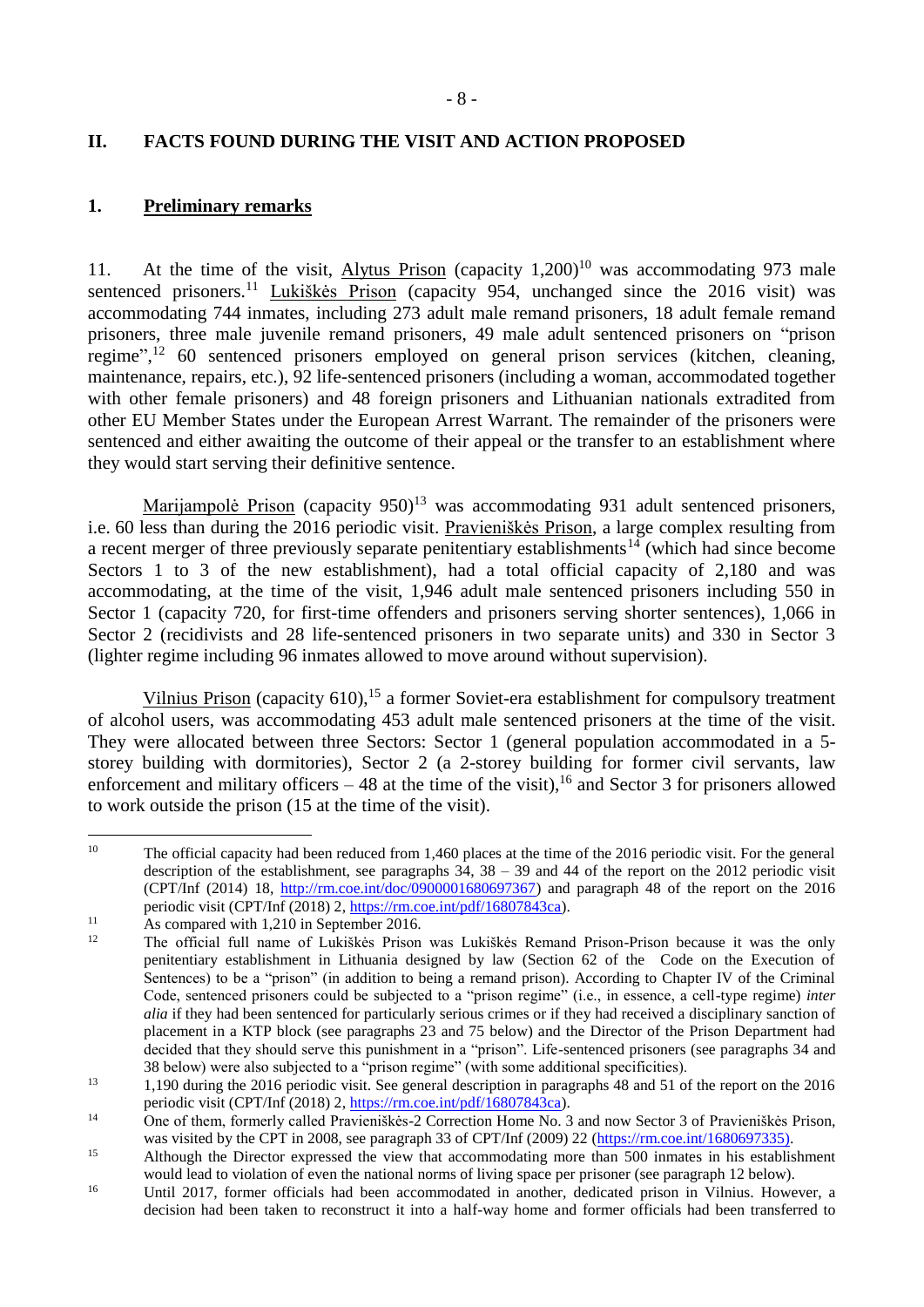As for the new Prison Hospital in Pravieniškės, see the description in paragraph 58 below.

12. At the outset of the visit, senior officials from the Ministry of Justice provided the delegation with updated information on the situation in the prison system and the planned and ongoing measures to improve that situation.

They stressed that the trend towards the reduction of the prison population had continued, with a further 5% decrease since the 2016 visit.<sup>17</sup> This had made it possible to reduce official capacities in prisons, so as to allow for more living space for inmates. However, despite the CPT's long-standing recommendation, the official norms of living space per prisoner (i.e. 3.1 m<sup>2</sup> for dormitory-type accommodation and 3.6 m<sup>2</sup> for multiple-occupancy cells) have still not been amended. **The Committee once again calls upon the Lithuanian authorities to raise the official minimum standard of living space per prisoner to at least 4 m² in multiple-occupancy cells (not counting the area taken up by any in-cell toilet facility) and 6 m² in single-occupancy cells.<sup>18</sup>**

13. As for other measures, the delegation's interlocutors acknowledged that the 2014 Government "Programme for Modernisation of Penitentiary Institutions" was not being duly implemented due to the lack of financial resources, and the authorities were in the process of reassessing the Programme so as to adapt it to the resources available. In practice, most of the ongoing refurbishment and reconstruction work in prisons (which generally implied transforming large-capacity dormitories/cells into smaller living units, see paragraph 31 below) was being carried out with the aid of the Norwegian Financial Mechanism.<sup>19</sup> In this context, reference was also made to the recent completion of the new Prison Hospital (see paragraph 58 below).

14. As for draft new legislation, there were plans to amend extensively the Code of Execution of Sentences to encourage prisoners to work and develop links with the health-care and social assistance systems in the outside community.<sup>20</sup> Further, draft amendments were being prepared (following the recent judgment of the European Court of Human Rights) $^{21}$  to introduce into the Lithuanian law the possibility of early release for life-sentenced prisoners who had served at least 25 years of their sentence; the plan was for the amendments to be considered by the Seimas (Parliament) in the course of 2019.

Vilnius Prison. In order to be able to accommodate them, some 150 other prisoners had been transferred to Alytus and Marijampolė Prisons.

<u>.</u>

<sup>&</sup>lt;sup>17</sup> See paragraph 35 of the report on the 2016 periodic visit, [https://rm.coe.int/pdf/16807843ca\)](https://rm.coe.int/pdf/16807843ca). At the time of the 2016 visit, the prison population stood at 7,004 (compared to 9,754 at the time of the 2012 visit).

<sup>&</sup>lt;sup>18</sup> See also paragraph 32 below.

<sup>19</sup> This included the on-going construction of a new prison in Šiauliai (capacity 600 including 400 for remand prisoners), planned to be completed in 2022; on-going partial refurbishment at Lukiškės Prison (see paragraph 31 below), scheduled for completion by the end of 2019; new cellular blocks in Alytus, Marijampolė and Pravieniškės (see paragraph 31 below) and construction of a new open-type prison (capacity 200) combined with a new prison staff training centre near Vilnius (the timing for completion of this project was not yet known).

<sup>&</sup>lt;sup>20</sup> Relevant draft amendments were to be transmitted by the Government to the Seimas in the second half of 2018.

<sup>&</sup>lt;sup>21</sup> *Matiošaitis and Others v. Lithuania*, judgment of 23 May 2017, [http://hudoc.echr.coe.int/eng?i=001-173623.](http://hudoc.echr.coe.int/eng?i=001-173623)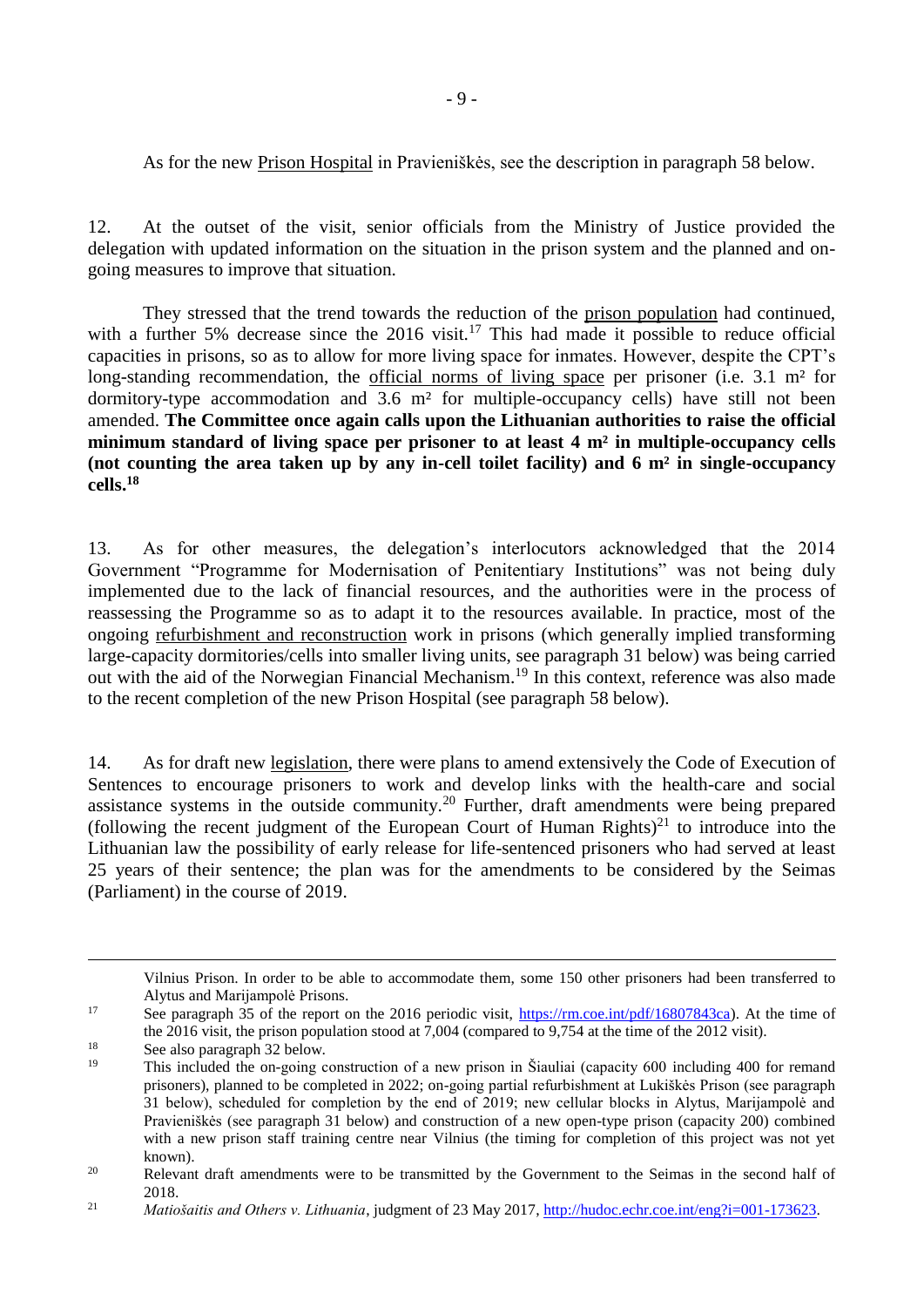15. The CPT welcomes these efforts and **calls upon the Lithuanian authorities to attach a high priority to the implementation of all these plans**, especially given the delegation's findings during the 2018 ad hoc visit. **The Committee also wishes to be provided with updated information on the plans to close Lukiškės Prison and build a new remand prison on the outskirts of Vilnius.<sup>22</sup>**

16. As regards other aspects of the situation of prisoners sentenced to life imprisonment, see paragraphs 34 and 38 below.

## <span id="page-9-0"></span>**2. Ill-treatment**

17. The delegation received no recent and credible allegations of physical ill-treatment of inmates by staff at *Lukiškės and Vilnius Prisons*, and at the *Prison Hospital*. Further, only a few allegations of staff using rude and offensive language were heard at *Vilnius Prison*; **the management of the latter establishment should remind all staff that verbal abuse of prisoners is unacceptable and will not be tolerated.**

By contrast, a number of credible allegations of physical ill-treatment, many of them corroborated by medical evidence, were heard at *Alytus, Marijampolė and Pravieniškės Prisons*; the ill-treatment alleged consisted essentially of use of excessive force (punches, kicks and truncheon blows) in the context of staff interventions to stop inter-prisoner violence. A small number of the allegations referred to physical ill-treatment as a form of punishment for prisoners who had made formal complaints about their treatment and/or conditions of detention. **The CPT recommends that the management of Alytus, Marijampolė and Pravieniškės Prisons take steps to ensure that prison staff do not abuse their authority and resort to ill-treatment. As part of their training, staff should receive the unambiguous message that the ill-treatment of inmates is not acceptable and will be punished accordingly.**

Further, **it should be made clear to all the staff that prisoners are not to be subjected to reprisals (including in the form of physical ill-treatment) for having exercised their lawful right to make complaints.** 

18. Reference should also be made to the alleged mass physical ill-treatment of prisoners in the course of a general search carried out in the punishment block (KTP)<sup>23</sup> of *Alytus Prison* by members of the special intervention group from the Prison Department (accompanied by staff from the Department's Immunity Unit<sup>24</sup>) on 5 July 2017.

 $22$ <sup>22</sup> The delegation was told that these long-standing plans (see e.g. paragraph 36 of the report on the 2016 periodic visit, [https://rm.coe.int/pdf/16807843ca\)](https://rm.coe.int/pdf/16807843ca) had not been abandoned but that their implementation would be postponed due to the budgetary situation. Nevertheless, the architectural plans of the new prison would reportedly be ready in the course of 2019.

 $23$  See also paragraph 75 below.<br> $24$  Which inter alia performs into

Which *inter alia* performs internal inspection functions.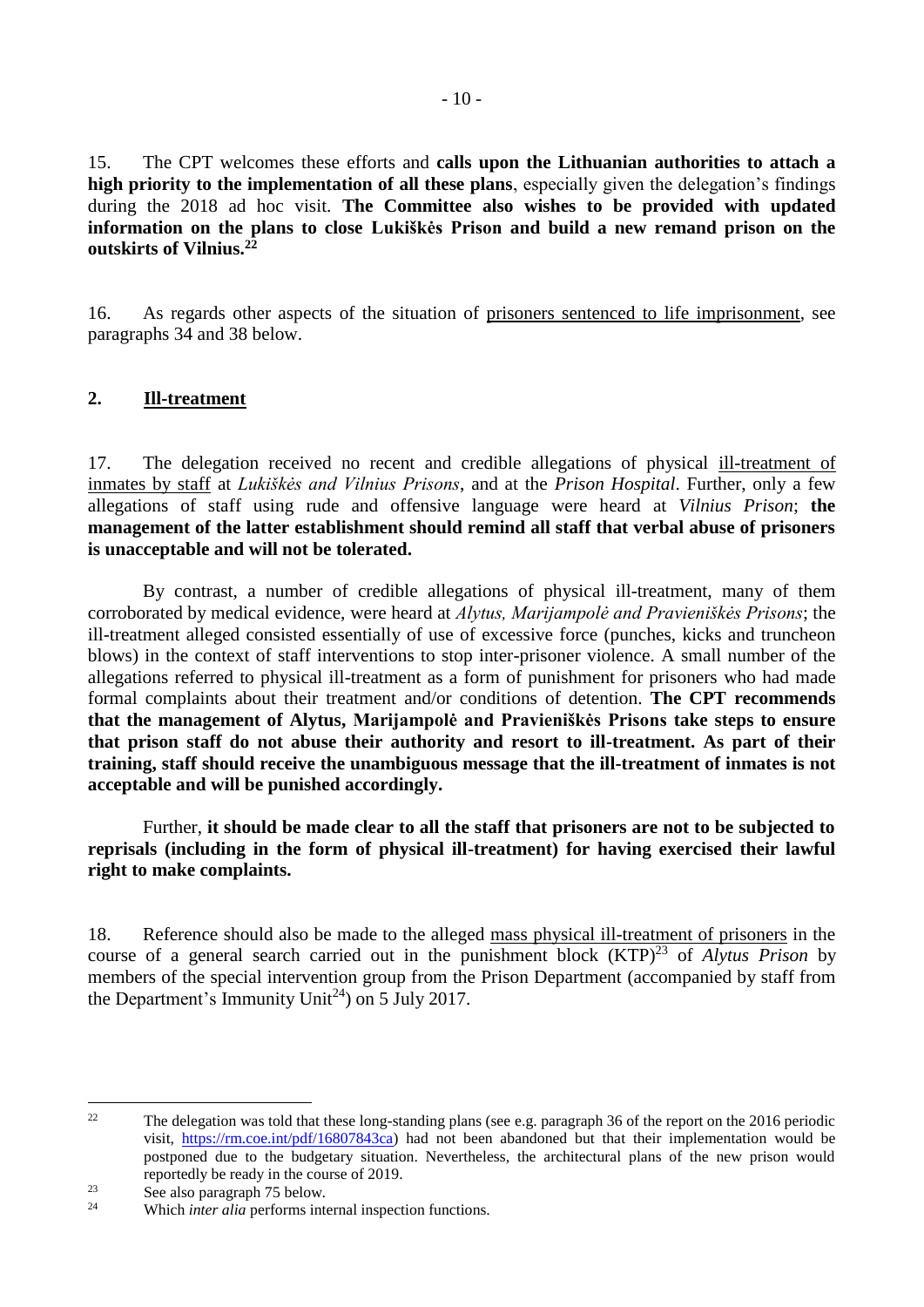According to numerous allegations received by the delegation, $^{25}$  a group of some 40 inmates had been forced to run out of their cells and had been physically ill-treated (punched, kicked, struck with truncheons and hit with protective shields) in the block's areas not covered by CCTV surveillance (i.e. in the staircase and in the corridor leading to the exercise yards) by masked members of the special intervention group.<sup>26</sup>

19. The delegation discussed this incident with senior officials from the Prison Department, the management and staff (including health-care staff) at *Alytus Prison*, as well as with the Seimas Ombudsman, staff of the NPM Department and two prosecutors who had been supervising the subsequent investigation (i.e. a prosecutor from Alytus Prosecutor's Office and a prosecutor from the Office of the Prosecutor General). The investigation<sup>27</sup> had been closed by the prosecutor's office on 20 February 2018 because of the "absence of elements of crime"<sup>28</sup> but some of the inmates concerned<sup>29</sup> had appealed this decision to Alytus District Court, which was still considering these appeals at the time of the visit. **The Committee would like to be informed of the outcome of the appeal procedure.**

20. The CPT must stress that its delegation has gained the impression that the investigation into the incident of 5 July 2017 was not effective, especially in the early stages.<sup>30</sup>

In particular, investigative actions had only begun 5 days after the incident (on 10 July 2017) – they had thus not been prompt – and had initially been carried out by officers from Alytus Prison's Criminal Intelligence Unit, who were colleagues of at least some of the incriminated custodial officers and were, in any event, employees of the Prison Department (these investigative steps were therefore not impartial).

<u>.</u>

<sup>&</sup>lt;sup>25</sup> Similar allegations had been received by the staff of the NPM Department of Seimas Ombudsmen's Office (who had interviewed the prisoners concerned) and swiftly reported by one of the Seimas Ombudsmen to the competent police, prison and prosecuting authorities.

<sup>&</sup>lt;sup>26</sup> It is noteworthy that, although a few of the members of the special intervention group had been issued with body cameras, the cameras had (according to the information obtained by the delegation from various sources, *inter alia* from the staff of the NPM Department) been either inoperative (reportedly due to faulty batteries or SD cards) or simply switched off during the most sensitive parts of the search i.e. when inmates were taken to areas outside CCTV coverage.

<sup>&</sup>lt;sup>27</sup> Pursuant to Section 228 (1) of the Criminal Code ("abuse of power").<br><sup>28</sup> The main gases was sportedly that all the complaints had been was

The main reason was reportedly that all the complaints had been worded in the same manner, which appeared to the prosecution to represent an organised protest action against the prison administration rather than reflecting any real ill-treatment by staff.

<sup>&</sup>lt;sup>29</sup> Most of the 33 prisoners who had initially made formal complaints concerning the incident of 5 July 2017 had withdrawn them by 5 February 2018.

<sup>&</sup>lt;sup>30</sup> It is to be recalled that the criteria which an investigation into such cases must meet in order to be qualified as "effective" have been established through an extensive and well-settled case-law of the European Court of Human Rights and are highlighted in the CPT's 14th General Report (see paragraphs 25 to 42 of CPT/Inf (2004) 28, [https://rm.coe.int/1680696a80\)](https://rm.coe.int/1680696a80). In particular, the investigation should be thorough and comprehensive, it should be conducted in a prompt and expeditious manner, and the persons responsible for carrying out the investigation should be independent of those implicated in the events. Further, there should be a sufficient element of public scrutiny of the investigation or its results, including the involvement of the alleged victims in the procedures and the provision of information to the public on the status of ongoing investigations, to secure accountability in practice as well as in theory. In this regard, it is well-established through the case-law of the European Court of Human Rights that whenever a person is injured while in the hands of public officials, there is a strong presumption that the person concerned has been ill-treated and the authorities' duty is to provide a satisfactory and convincing explanation of how the injuries were caused.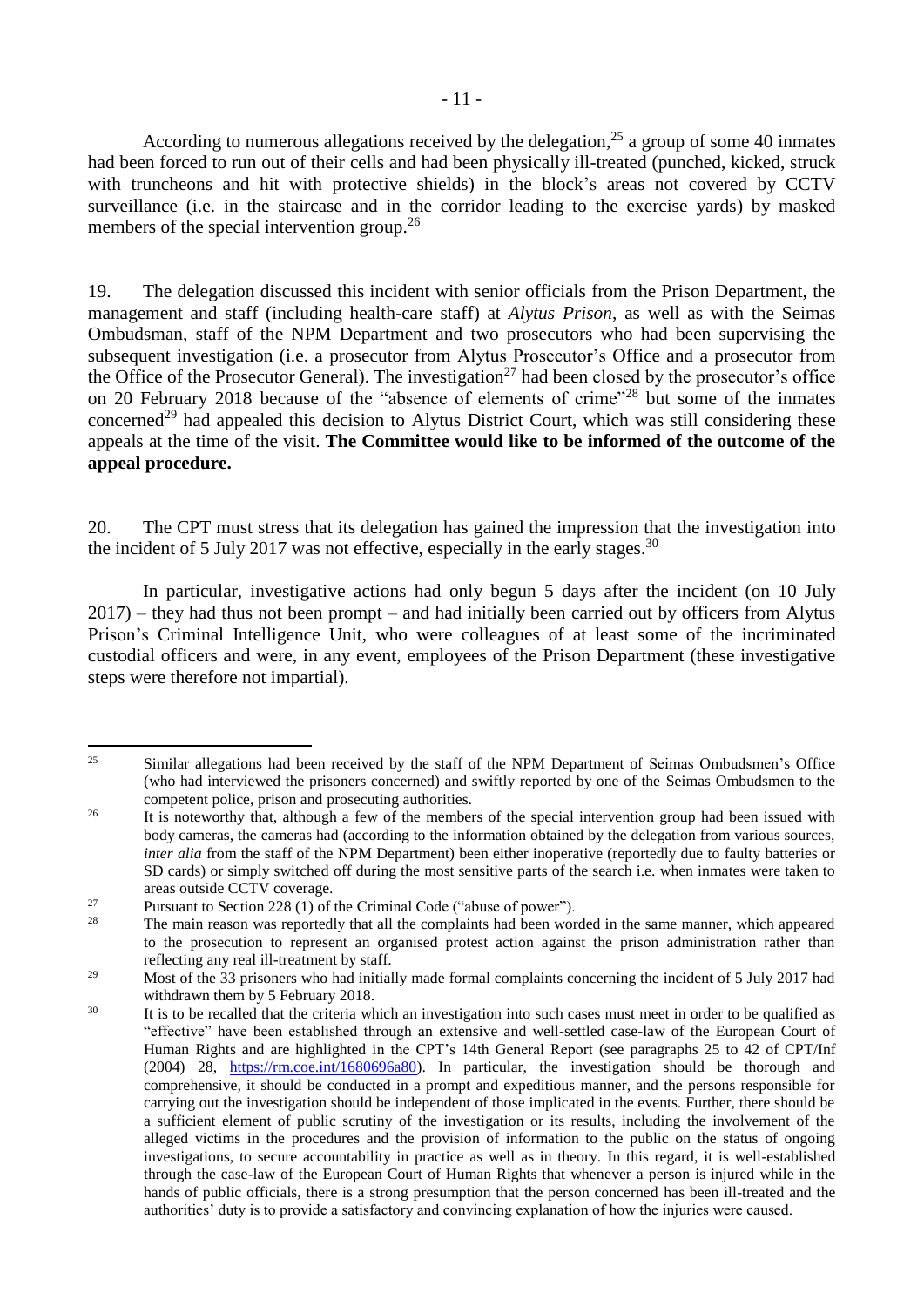Much later (in October 2017) the investigation had been taken over by the Main Police Department in Alytus, reportedly after the incident had become widely known to the general public due to extensive media coverage.

It is also noteworthy that none of the prisoners and prison officers involved in the incident had been questioned directly by the prosecutors (who had instead relied on interrogation reports drawn up by the officers from the Criminal Intelligence Unit and subsequently by police officers), and the forensic medical assessment had only been ordered in late October 2017 i.e. 3 months after the incident (the forensic doctor having reportedly based his assessment on medical records drawn up by the prison's doctor,  $31$  without having seen any of the inmates concerned).  $32$ 

Further, the prosecutors met by the delegation were not in a position to confirm whether anyone had actually questioned the prison doctor who examined the prisoners in the evening after the incident.<sup>33</sup>

21. **The CPT would welcome any observations that the Lithuanian authorities might wish to submit in the light of the aforementioned.** More generally, the Committee considers that steps should be taken to ensure that possible cases of ill-treatment of persons deprived of their liberty are investigated in accordance with the criteria for effective investigations referred to above, in particular impartiality. To begin with, urgent steps should be taken to ensure that any investigations into allegations of ill-treatment of persons deprived of their liberty (and whenever there is a suspicion that ill-treatment might have occurred, even without an allegation) be investigated *ex officio*, as from the very outset, by the Prosecutor's Office. Staff of the Criminal Intelligence Units of prisons (and of the Criminal Intelligence Board of the Prison Department) should no longer be involved in such investigations.

**In relation to the above-described incident of 5 July 2017 at Alytus Prison, the CPT requests to be provided with a copy of the forensic medical report drawn up in late October 2017. The Committee also reiterates its recommendation that members of the Prison Department's special intervention groups be reminded that any force used during their operations inside prisons must be limited to what is strictly necessary; as soon as recalcitrant prisoners have been brought under control, there can be no justification for them being struck.**

Further, **the CPT recommends that steps be taken to ensure more generalised use of body cameras in the context of such operations and that bodycams are always operational and switched on throughout the intervention, with the footage duly preserved and available for subsequent examination by competent authorities. Steps should also be taken to ensure that any interventions involving potential use of force take place exclusively in areas under CCTV coverage.**

<sup>&</sup>lt;sup>31</sup> The delegation examined these records and found that they referred to injuries located mostly on lateral aspects of the body, in the kidney/lower back region and external parts of the arms.

<sup>&</sup>lt;sup>32</sup> According to the prosecutors with whom the delegation spoke, the report of the forensic doctor concluded the presence of injuries (bruises and haematomas) resulting in work incapacity of 2 days maximum, which might have been inflicted in the manner alleged (punches, truncheon blows, kicks and hitting with protective shields). However, the forensic doctor had added that "it could not be excluded that the injuries had been self-inflicted" (see also paragraphs 22 and 49 below).

<sup>&</sup>lt;sup>33</sup> It is noteworthy that the incident had occurred in the morning of 5 July 2017. The prosecutors could not explain the reason for the delay in the medical examinations, which appeared to be in contradiction with the relevant rules (requiring that prisoners be examined immediately after the application of "special means").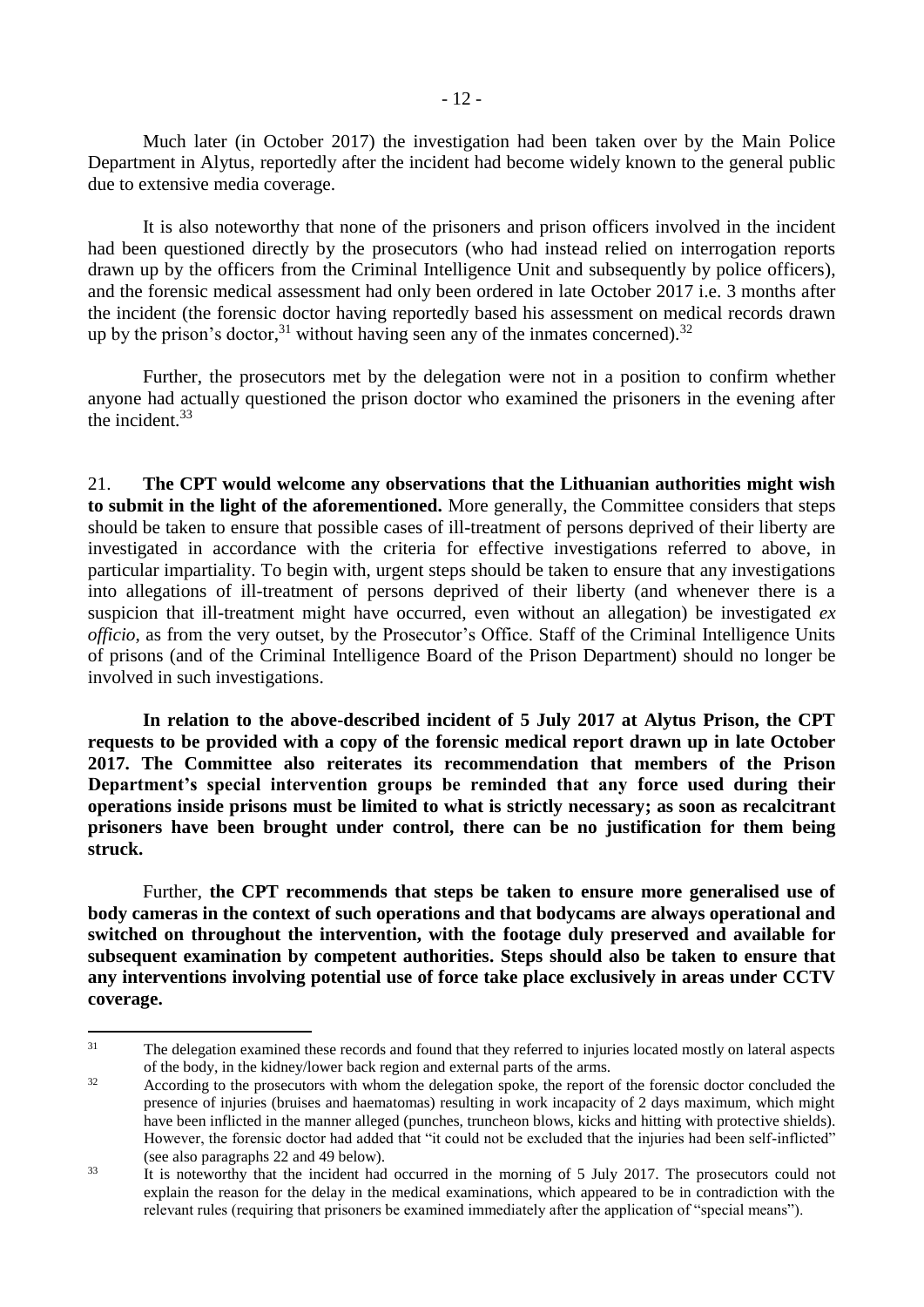22. As had been the case during previous visits to Lithuania,  $34$  the delegation observed – especially in the three penitentiary establishments with predominantly dormitory-type accommodation i.e. *Alytus, Marijampolė and Pravieniškės Prisons*<sup>35</sup> – truly extraordinary levels of inter-prisoner violence, intimidation and exploitation.

The delegation was again inundated with allegations of prisoners having been subjected to violence (including violence of a sexual character and forcing fellow prisoners to perform slave labour) from the members of informal prisoner hierarchies, whose power was reportedly linked with the omnipresence of illicit drugs and alcohol (as well as mobile telephones and dangerous objects including bladed weapons) and facilitated by a very low prison staff presence<sup>36</sup> (as well as, at least to a certain degree, staff collusion and corruption). $37$ 

It should be added that the examination of relevant medical registers, prisoners' medical files and other documentation in the three prisons (*Alytus, Marijampolė and Pravieniškės*) revealed – despite the generally poor and even worsening quality of medical records – the presence of numerous injuries, sustained by prisoners inside the accommodation and work/activity areas, the character of which clearly suggested their violent origin.<sup>38</sup>

<sup>1</sup> <sup>34</sup> See e.g. paragraph 44 of the report on the 2016 periodic visit (CPT/Inf (2018) 2, [https://rm.coe.int/pdf/16807843ca\)](https://rm.coe.int/pdf/16807843ca), paragraph 44 of the report on the 2012 periodic visit (CPT/Inf (2014) 18, [https://rm.coe.int/1680697367\)](https://rm.coe.int/1680697367) and paragraphs 40 and 41 of the report on the 2008 periodic visit (CPT/Inf (2009) 22, [https://rm.coe.int/1680697335\)](https://rm.coe.int/1680697335).

<sup>&</sup>lt;sup>35</sup> No such problems appeared to exist at the Prison Hospital and inter-prisoner violence was not really an issue at Lukiškės Prison. As acknowledged by its Director, inter-prisoner violence did exist at Vilnius Prison, but its extent was lesser than in the three aforementioned establishments.

<sup>36</sup> E.g. there were only 12 custodial staff present on any given shift at Vilnius Prison (population 453), 12 in Sector 2 (population 1,066) of Pravieniškės Prison, 17 at Alytus Prison (population 973) and 27 at Marijampolė Prison (population 931). It is noteworthy that there was no night-time permanent custodial staff presence at Alytus, Marijampolė and Pravieniškės Prisons (custodial officers came to the detention blocks approximately every 2 hours). See also paragraph 68 below.

<sup>&</sup>lt;sup>37</sup> Staff salaries had been raised in January 2018 but were still very low (approximately 500 EUR per month). Directors in the prisons visited acknowledged that corruption remained a serious problem – a custodial officer could easily double his/her monthly salary by selling a mobile phone to a prisoner. Apparently, some staff members complemented their salaries by smuggling drugs, alcohol or facilitating inmates' transfer to a more lenient regime.

<sup>&</sup>lt;sup>38</sup> In Alytus there were more than 20 recorded inmates bearing injuries resulting from inter-prisoner violence (e.g. stabbing) each month, although the recorded number had suddenly and dramatically decreased after July 2017, possibly the result of the change of prison doctor and the lack of proper recording. See paragraph 49 below. Also in Marijampolė and Pravieniškės, many of the recorded injuries had been sustained inside the establishment and were likely to have resulted from violence, e.g. facial injuries, broken bones. In Pravieniškės, 150 prisoners had sustained injuries necessitating urgent transfer (by ambulance) to the emergency ward in Kaunas in 2017, and there had already been 52 such transfers in 2018 (until 25 April).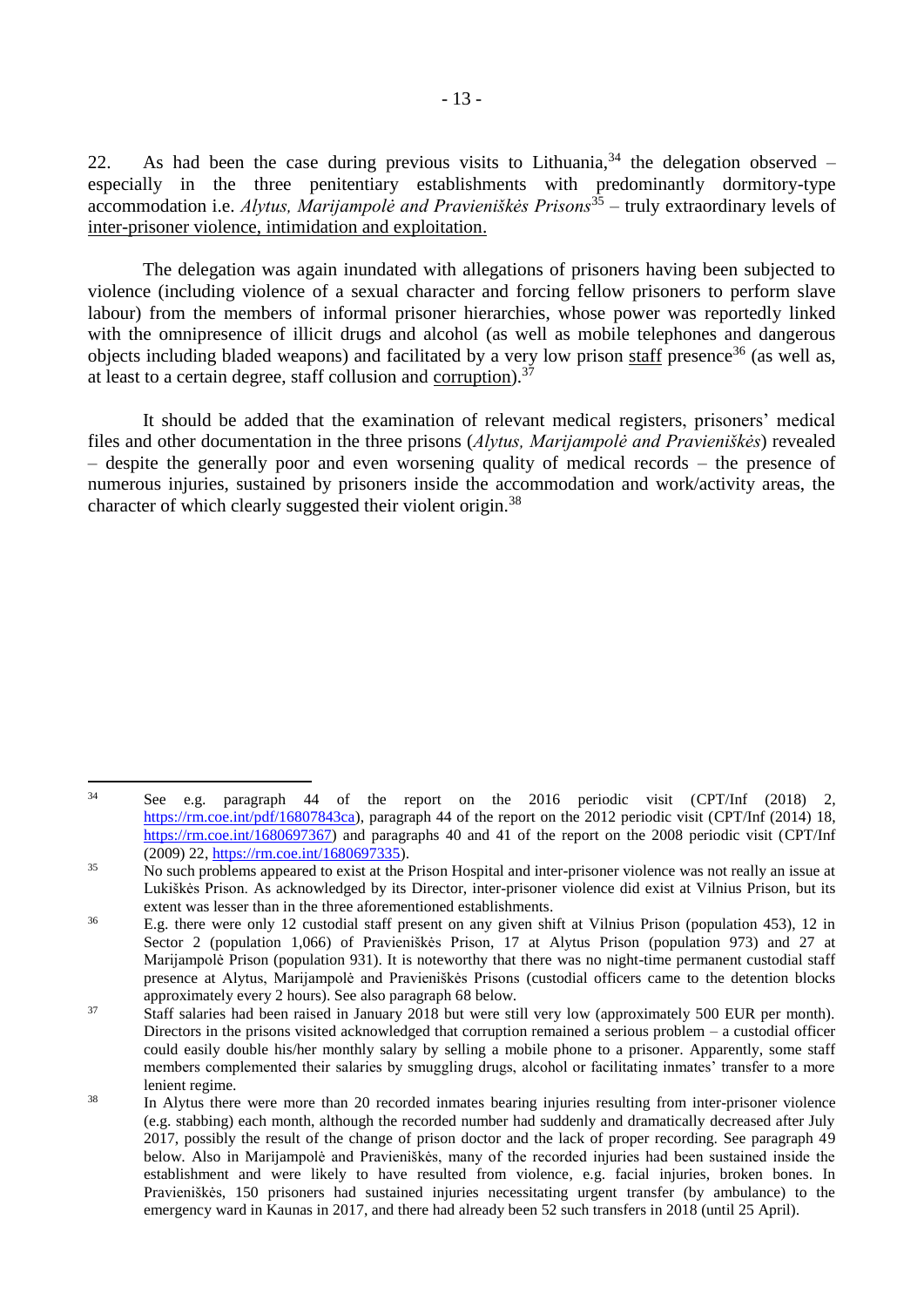23. The numerous allegations of inter-prisoner violence heard from inmates in the three establishments visited, referring to a phenomenon acknowledged to a large degree by the prison Directors and many of the staff members with whom the delegation spoke (as well as other delegation's interlocutors, including senior officials and NPM staff),<sup>39</sup> gave the delegation a strong impression that the main detention areas in the three prisons were unsafe for inmates, and that the only parts of the establishments under full control of the administration were the punishment blocks  $(KTP)^{40}$  which were almost invariably frequently used and constantly filled to capacity.<sup>41</sup>

As a result, inmates seeking protection from fellow prisoners had to spend months (usually 6 months) if not years<sup>42</sup> in small and often dilapidated cells,<sup>43</sup> being subjected to an extremely impoverished regime (no activities, no association, no long-term visits), *de facto* amounting to solitary confinement for those prisoners who were accommodated alone. Their situation was rendered worse by the persistent legal *lacuna,* i.e. the absence of provisions permitting the segregation of prisoners from those in the main accommodation on the grounds of their own security. The only legal possibility, at least in the view of prison Directors, was to use disciplinary provisions (punishing the prisoners concerned, often repeatedly and for prolonged periods, for their refusal to stay in their "normal" units), which had several (apart from the already-mentioned impoverished regime) negative consequences for the inmates, the most serious being (given their poor disciplinary record) severely diminished prospects of being granted early release. One may thus sum up their situation in the following way: prisoners asking for protection received instead isolation and punishment.

24. Despite such poor conditions, some inmates were – according to their own words – so desperate to be taken away from the main accommodation that they were prepared to kill a fellow inmate, only to be able to obtain the much sought-after disciplinary segregation measure and thus feel safer than in their ordinary unit.<sup>44</sup>

25. To make the dismal picture complete, many prisoners told the delegation that they had sought placement in KTP because of the perceived threat of being forced to become drug addicts<sup>45</sup> and out of fear of contracting HIV and hepatitis C. This situation is clearly totally unacceptable.<sup>46</sup>

 $39$  And at least partially corroborated by medical evidence, see above.

See the description of the KTP ("disciplinary cellular confinement") system in previous reports, e.g. paragraph 84 of the report on the 2012 periodic visit (CPT/Inf (2014) 18, [https://rm.coe.int/1680697367\)](https://rm.coe.int/1680697367); see also paragraph 75 below.

<sup>&</sup>lt;sup>41</sup> E.g. the KTP block of Alytus Prison was full at the time of the visit (102 inmates out of the prison's total population of 973); with 225 placements between 1 January and 1 April 2018 (and 518 in 2017). The same was true for Marijampolė Prison, with the KTP block being filled to capacity (111 inmates, for the prison's total of 931). At Pravieniškės Prison, the KTP blocks were full in Sector 1 (54 prisoners, almost 10% of the Sector's total population) and Sector 2 (60 inmates); in the latter Sector, the need for safe accommodation was so high that the Sector's admission ("quarantine") unit was also partly used for this purpose.

<sup>&</sup>lt;sup>42</sup> One inmate interviewed at Alytus Prison had reportedly already spent 8 years in KTP, most of this time alone in his cell.

<sup>&</sup>lt;sup>43</sup> E.g. only 7 out of the 43 KTP cells in Alytus Prison had recently been refurbished. Refurbishment of KTP blocks was generally very difficult because these blocks were so intensely used.

<sup>&</sup>lt;sup>44</sup> At Pravieniškės Prison, the delegation spoke with an inmate who had actually killed a fellow prisoner at Marijampolė Prison in 2016. He claimed that his previous repeated requests to be transferred away from his general accommodation unit had been ignored by the prison administration. He had been transferred to the KTP and received an additional 10-year prison sentence for the murder.

<sup>&</sup>lt;sup>45</sup> Some prisoners, especially at Marijampolė Prison, told the delegation that they had not used drugs prior to arrival at the establishment but had been forced to take drugs by prisoners belonging to the informal hierarchy, in order to make them dependent on drugs provided by those prisoners, and to make them run into debts which they would then be forced to reimburse, either with money or with other services. See also paragraph 50 below.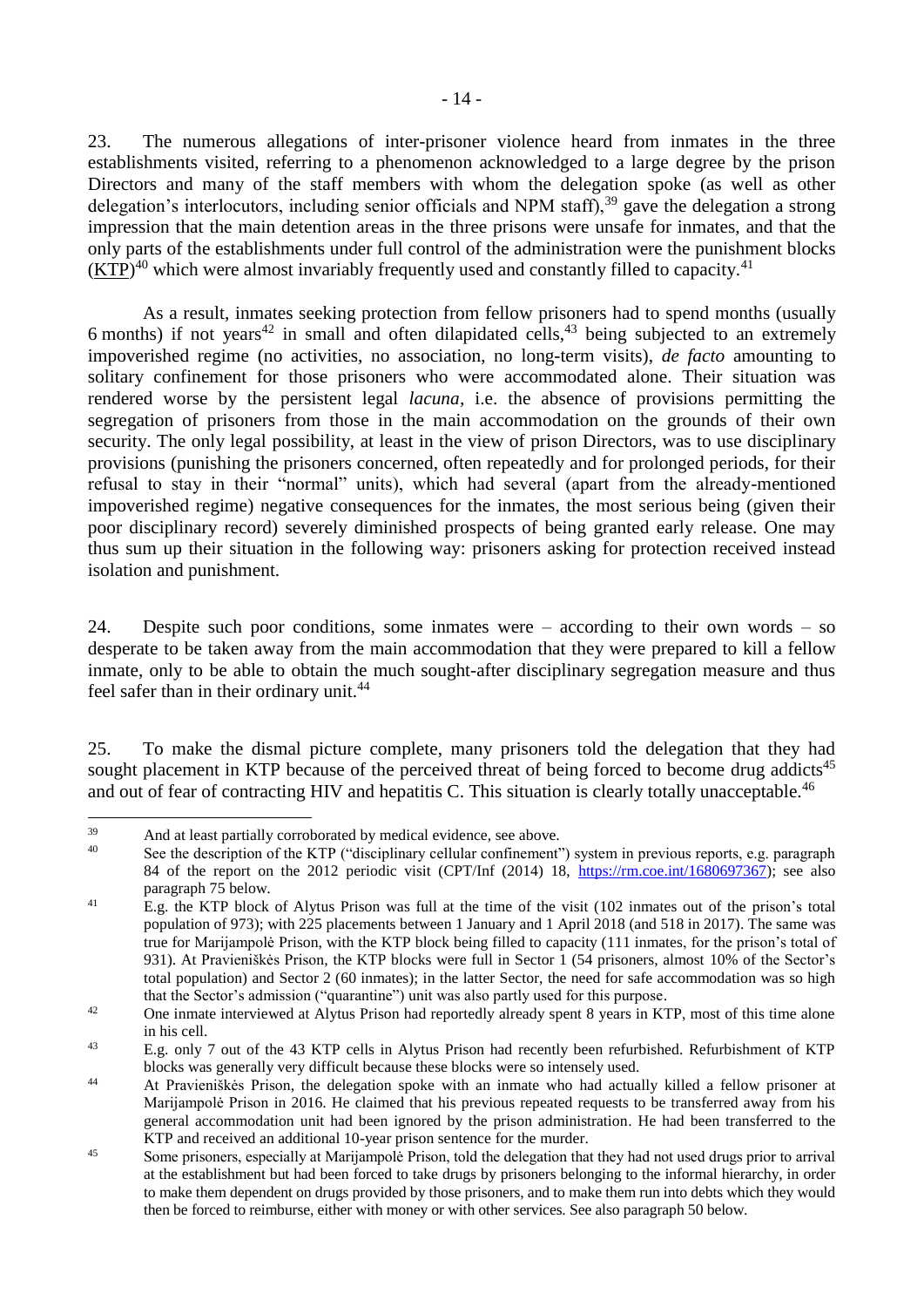26. As already mentioned in paragraph 10 above, following the visit (by a letter dated 4 May 2018) the CPT requested the Lithuanian authorities to provide it, **within three months**, with a detailed action plan, comprising precise deadlines and an indication of the responsible organs and the required financial and human resources, to fight against drug trafficking in prison, inter-prisoner violence and the power of informal prisoner hierarchies (e.g. by segregating in a dedicated establishment the informal "prison leaders" from the rest of the prisoner population), and to address the problem of the spread of HIV and hepatitis C in prisons.

In its letter, the Committee expressed the view that the aforementioned action plan would *inter alia* require close inter-agency co-ordination between the Ministries of Justice, Interior and Health, as well as the Drug, Tobacco and Alcohol Control Department and the Centre for Communicable Diseases and AIDS. The CPT also stressed that any solution to the abovementioned problems would necessitate a significant increase in custodial staff complements and salaries, as well as further progress in transforming prisoner accommodation from dormitory to cell type. $47$ 

In their letter of 26 September 2018, the Lithuanian authorities informed the Committee of steps planned to address the unacceptable levels of inter-prisoner violence. According to the Action Plan approved by the Minister of Justice, the measures to reduce the impact of informal prisoner hierarchies and to increase the safety and supervision of inmates would include legislative changes,<sup>48</sup> increasing the security in prisons (by involving the Public Security Service of the Ministry of the Interior to assist with ensuring public order inside and outside prisons in Alytus, Marijampolė, Pravieniškės and Kybartai, also by acquiring more "special means", including electric discharge weapons ("tasers") and telescopic truncheons, and providing every custodial officer responsible for supervision with a body camera), segregation of prisoners having "negative influence" on other inmates (by transferring about 200 prisoners to different prisons and placing them in KTP blocks, on which see the CPT's views and recommendations in paragraph 75 below), increasing the number of custodial staff directly responsible for supervision of prisoners,<sup>49</sup> raising the salaries for custodial staff to make the service more attractive, and further developing the competencies of custodial staff.

The Action Plan also foresees further reconstruction of prisons transforming large dormitories into cell-type accommodation.<sup>50</sup> The timeline of the measures contained in the Action Plan varies from the first quarter of 2019 to the end of 2022 (in the case of prison reconstruction programmes).

 $46$  $^{46}$  See also paragraphs 52 and 56 below.

 $\frac{47}{48}$  See paragraph 31 below.

For example, allowing the accommodation of any remand or sentenced prisoner in any penitentiary establishment, or authorising prison officers to initiate investigations into administrative offenses committed in prison.

<sup>&</sup>lt;sup>49</sup> By optimising the administrative structure of the Prison Department, reducing the number of departments and posts for staff performing general functions and allocating 40 additional posts to penitentiary establishments for custodial functions, also by merging four prisons into two, reducing the number of posts for staff with general functions and increasing the number of custodial staff (40 posts).

<sup>&</sup>lt;sup>50</sup> Including a reconstruction of different blocks in Vilnius and Alytus Prisons and building a new prison in Siauliai for 600 prisoners.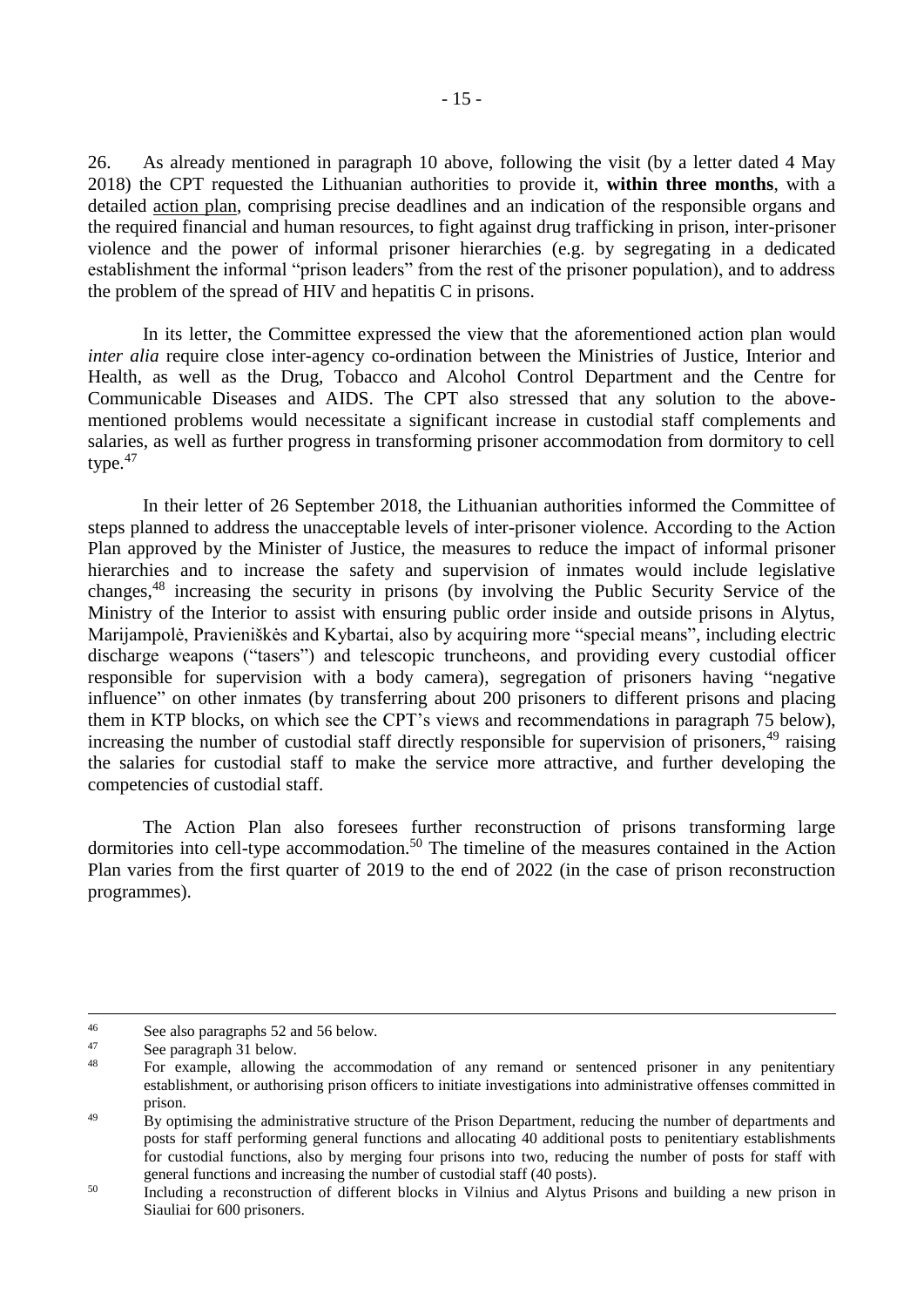27. The CPT welcomes the above-mentioned measures, which – if properly and energetically implemented – could contribute to the reduction of the extent of inter-prisoner violence in Lithuania's penitentiary establishments.<sup>51</sup> That said, **the Committee reiterates its long-standing recommendation that many more resources be invested in recruiting additional custodial staff and developing staff professionalism. High priority should be given to an on-going training on de-escalation skills and the use of control and restraint measures.**

**The Committee also recommends that particular attention be paid to making clear to custodial staff who would be issued with electric discharge weapons that such devices may only be used when there is a real and immediate threat to life or risk of serious injury. Recourse to such weapons for the sole purpose of securing compliance with an order is unacceptable.**

**The CPT considers that the use of electric discharge weapons should be subject to the principles of necessity, subsidiarity, proportionality, advance warning (where feasible) and precaution. Furthermore, recourse to such weapons should only be authorised when other less coercive methods (negotiation and persuasion, manual control techniques, etc.) have failed or are impracticable and where it is the only possible alternative to the use of a method presenting a greater risk of injury or death (e.g. firearms).<sup>52</sup>**

28. **Furthermore, continuous efforts are required to increase the number of prison staff trained in dynamic security<sup>53</sup> and deployed in prisoner accommodation areas. Any significant staff increase will be impossible unless staff salaries are made more competitive with those offered in the police and in the private sector.<sup>54</sup>**

**The CPT also calls upon the Lithuanian authorities to finally adopt legal provisions and put in place a system allowing to accommodate prisoners in need of protection, offering them adequate material conditions and regime, and to stop** *de facto* **abusing the provisions on disciplinary isolation/segregation for this purpose.<sup>55</sup>**

29. As for the aforementioned plan to segregate prisoners having "negative influence" on other inmates, the CPT wishes to stress that any placement in conditions of especially high security or control should be based on a full individualised risk and needs assessment. The prisoner concerned should be offered the opportunity to express his views on the matter and should receive a written, reasoned decision and information on how the decision may be appealed.

A detailed plan should be established for every such inmate, with a view to addressing the issues which required the inmate concerned to be kept in such conditions. After an initial decision, there should be a further review at least after the first month (and thereafter at least every three months), at which progress against the agreed plan can be assessed and if appropriate a new plan developed.

 $51$ <sup>51</sup> See also paragraphs 28, 32 and 54 below.<br> $52 \qquad$  See also paragraphs 65 to 84 of the CDT's 2

<sup>52</sup> See also paragraphs 65 to 84 of the CPT's  $20^{\text{th}}$  General Report (CPT/Inf (2010) 28),  $\frac{\text{https://rm.co.int/1680696a87}}{\text{Dumanni}}$ .

<sup>53</sup> Dynamic security also implies an adequate offer of constructive activities, see paragraph 37 below.<br>54 See paragraph 58 below.

 $55$  See paragraph 68 below.

See also paragraph 75 below.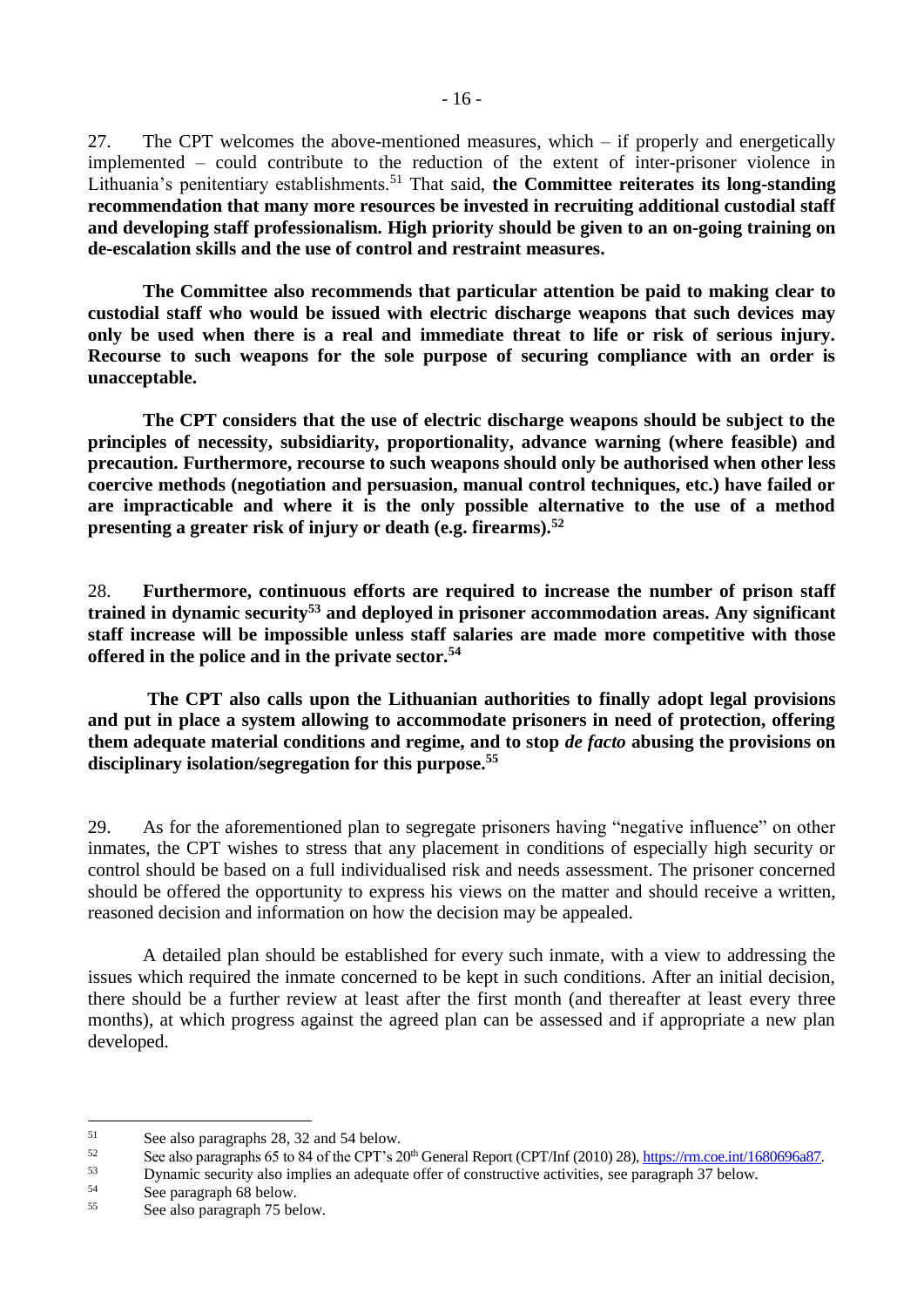The longer a high security prisoner remains in this situation, the more thorough the review should be and the more resources, including resources external to the prison, made available to attempt to (re)integrate the prisoner into the mainstream prison community. The prison Director or senior members of staff should make a point of visiting such prisoners on a regular basis and familiarising themselves with the prisoners' individual plans.

Further, it is essential for the management of prisoners whose personality or behaviour is likely to mean that they will spend considerable periods of time in conditions of high security or control, that decisions reached about their management are not only fair but can be seen to be fair. The absence of such an approach is likely to result in an increased sense of grievance and descent into a vortex of deteriorating behaviour.

**The Committee recommends that the above-mentioned precepts be duly taken into account in the context of the implementation of the Action Plan, as regards inmates considered to have "negative influence" on other prisoners.**

30. At *Pravieniškės Prison* the delegation found, in the relevant medical documentation, that two inmates had died in the admission ("quarantine") unit of Sector 2 in the spring of 2018. However, no explanation was provided for the circumstances of their deaths and there was no information available about the results of post-mortem examinations. **The Committee would like to obtain clarification regarding the circumstances of those deaths from the Lithuanian authorities, including autopsy reports and the results of any inquiries carried out. The CPT would also like to know what steps have been taken to prevent such types of deaths in prison in the future.**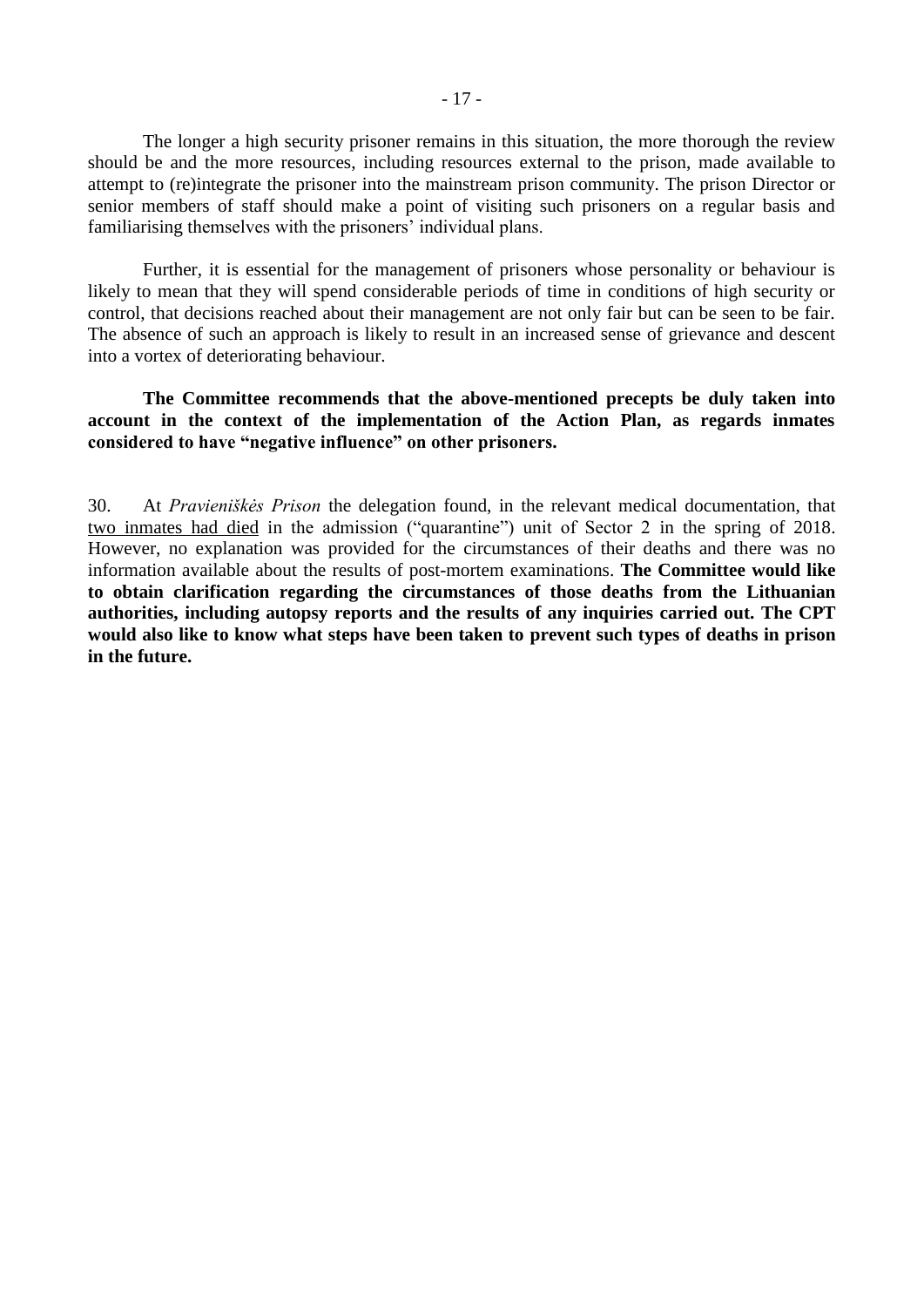## <span id="page-17-0"></span>**3. Conditions of detention**

1

#### <span id="page-17-1"></span>**a. material conditions**

31. The delegation saw on-going (and partly already completed) reconstruction and refurbishment in all the prisons visited, the general purpose being to transform large dormitories and cells into smaller-capacity accommodation. <sup>56</sup> Material conditions were generally good in the already refurbished/reconstructed units (the cells were well lit and ventilated, suitably furnished and offered adequate living space to inmates<sup>57</sup>), the only issue of concern being that refurbished cells at *Lukiškės Prison* remained far too small for their intended occupancy (cells measuring 8 m² contained 4 beds each) and that sanitary annexes in the reconstructed blocks of *Alytus and Lukiškės Prisons* were not fully partitioned. **The CPT recommends that steps be taken to address the latter deficiency. As for the refurbished cells at Lukiškės Prison, the objective should be to use them for single occupancy.**

32. Material conditions were also found to be generally acceptable in the not yet refurbished/reconstructed units in the prisons visited, which were almost without exception maintained in a decent state of repair and cleanliness; this being a big improvement as compared with the situation observed during previous visits.<sup>58</sup> However, overcrowded large-capacity dormitories<sup>59</sup> represented one of the factors contributing to inter-prisoner violence (see paragraph) 22 above). In this context, and also in the light of its long-held view regarding the advisability of prisoner accommodation based on smaller living units,<sup>60</sup> the Committee calls upon the **Lithuanian authorities to continue the conversion of large-capacity dormitories into cell-type accommodation and to reduce occupancy levels in prisons, providing at least 4 m² of living space per inmate (not counting the space taken by the in-cell sanitary annexe) and 6 m² in single-occupancy cells. 61**

<sup>56</sup> There was e.g. on-going refurbishment/reconstruction in Block 3 of Lukiškės Prison (the psychiatric wing of the former Prison Hospital), with a capacity of 90, expected to be fully renovated by autumn 2019), and reconstruction of old blocks into cell-type accommodation was observed at Alytus Prison (a block with an intended capacity of 150, scheduled to be completed by July 2018), Marijampolė Prison (capacity 87) and Pravieniškės Prison (reconstructed Sector 3, with a capacity of 360, scheduled to be completed in the summer of 2018). See also paragraph 13 above.

<sup>&</sup>lt;sup>57</sup> E.g. cells in the reconstructed block of Alytus Prison were for four or five inmates each and offered 4 to 5 m<sup>2</sup> of living space per prisoner; those in the reconstructed block of Marijampolė Prison were accommodating three inmates each and offered 5 m² of living space per prisoner; and those in reconstructed buildings of Sector 3 of Pravieniškės Prison measured 16 m² (sanitary annexe included) and contained up to 3 beds each (there were also some larger cells, for four inmates, measuring approximately 23 m²).

<sup>58</sup> See e.g. paragraphs 48, 50 and 51 of the report on the 2016 visit (CPT/Inf (2018) 2, [https://rm.coe.int/pdf/16807843ca\)](https://rm.coe.int/pdf/16807843ca).

 $\overline{E.g.}$  prisoners at Vilnius Prison had between 3 and 3.5 m<sup>2</sup> of living space per person and those at Alytus Prison (in unrenovated blocks) some 3.7 m<sup>2</sup> per person on average. Inmates had more living space  $(4 - 5 \text{ m}^2 \text{ per})$ person) in the unrenovated blocks of Pravieniškės Prison, but some lived in very large dormitories (100 to 140 m²).

<sup>&</sup>lt;sup>60</sup> See paragraph 29 of the CPT's 11th General Report (CPT/Inf (2001) 16,  $\frac{https://rm.co.int/1680696a75)}{https://rm.co.int/1680696a75)}$ .

See also paragraph 12 above. Longer-term objectives should be even more ambitious, pending available resources. See document "Living space per prisoner in prison establishments: CPT standards" (CPT/Inf (2015) 44[, https://rm.coe.int/16806cc449\)](https://rm.coe.int/16806cc449).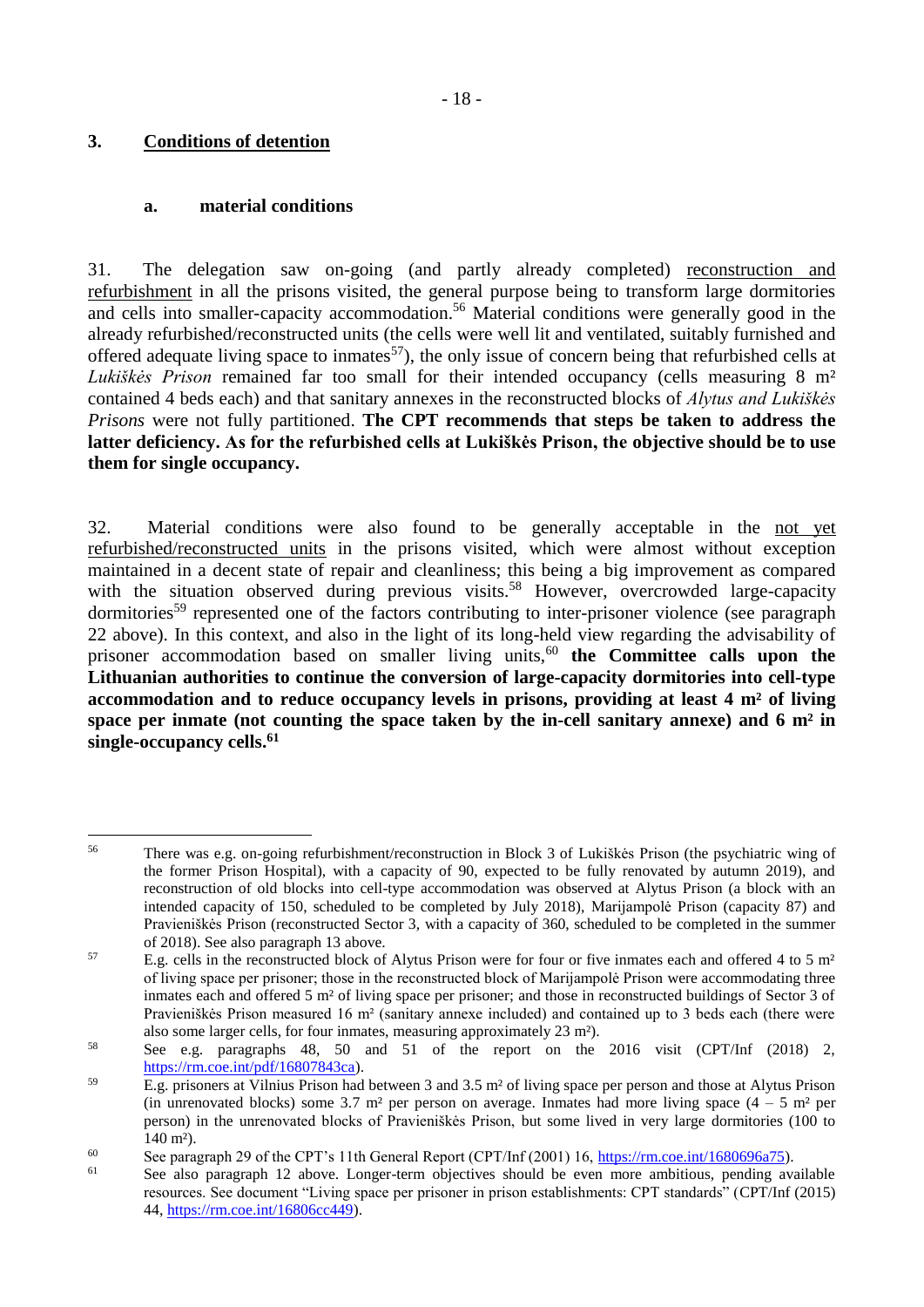33. As already mentioned (see paragraph 23 above), conditions were poorer in the cells in KTP blocks (which were often dilapidated and dirty), especially in the single-occupancy cells in KTP blocks at *Marijampolė and Pravieniškės Prisons*, which were too small; <sup>62</sup> **the CPT reiterates its recommendation that these cells be enlarged or taken out of service**.

More generally, **the Committee recommends that urgent steps be taken to refurbish KTP cells in all the prisons visited, and to keep them clean.**

34. The delegation gained a positive overall impression of material conditions in the unit for life-sentenced prisoners at *Pravieniškės Prison* (accommodating 28 lifers at the time of the visit). 63 Located in Sector 2, the dormitories were well lit and ventilated, spacious,  $64$  well furnished, pleasantly decorated with pictures, posters and plants, and with plenty of personal items and audiovideo equipment in evidence.

Athough the lifers could freely associate with other life-sentenced prisoners within the unit, and were also occasionally allowed to participate in activities (mainly sports) with prisoners from other units,<sup>65</sup> the general rule remained that lifers were segregated from other categories of prisoners. The CPT has already expressed in previous visit reports<sup>66</sup> its misgivings about the practice of keeping life-sentenced prisoners apart from other inmates. **The Committee calls upon the Lithuanian authorities to review the legal provisions and practice as regards lifesentenced prisoners, proceeding from an individual risk and needs assessment to allow decisions concerning security, including the degree of contact with others, to be made on a case-by-case basis.<sup>67</sup>**

35. As during the CPT's previous visits, the delegation heard many inmates in the prisons visited complain that they were only allowed to take a shower once a week. **The Committee reiterates its recommendation that the frequency of showers be increased to at least twice a week (and more frequently if warranted by the circumstances). 68**

36. Some complaints were again received in the prisons visited about the food, especially at *Marijampolė and Pravieniškės Prisons* (where the food was reportedly monotonous and lacked fresh fruit and vegetables). **The CPT reiterates its recommendation that steps be taken to review the quality and quantity of the food provided to inmates.** 

<sup>62</sup> In particular, single-occupancy KTP cells at Marijampolė Prison measured only 6 m<sup>2</sup> (including 2 m<sup>2</sup> taken by the sanitary annexe) and were too narrow (less than 2 metres between the walls).

<sup>&</sup>lt;sup>63</sup> Inmates accommodated in the unit had previously served (at least) the first 10 years of their sentence in smallsize cellular accommodation at Lukiškės Prison (described in detail in paragraph 57 of the report on the 2012 periodic visit, CPT/Inf (2014) 18, [https://rm.coe.int/1680697367\)](https://rm.coe.int/1680697367) before being transferred to a lighter regime and more communal-type accommodation in Pravieniškės, on condition of good behaviour.

<sup>&</sup>lt;sup>64</sup> E.g. a dormitory measuring some 40 m<sup>2</sup> accommodating six inmates.<br><sup>65</sup> See nonegraph 28 helow.

 $\frac{65}{66}$  See paragraph 38 below.

<sup>66</sup> Most recently in paragraph 61 of the report on the 2016 periodic visit (CPT/Inf (2018) 2, [https://rm.coe.int/pdf/16807843ca\)](https://rm.coe.int/pdf/16807843ca).

<sup>&</sup>lt;sup>67</sup> See also Recommendation Rec(2003)23 of the Committee of Ministers of the Council of Europe on the management by prison administrations of life sentence and other long-term prisoners.

<sup>&</sup>lt;sup>68</sup> See also Rule 19.4 of the European Prison Rules: "Adequate facilities shall be provided so that every prisoner may have a bath or shower, at a temperature suitable to the climate, if possible daily but at least twice a week (or more frequently if necessary) in the interest of general hygiene."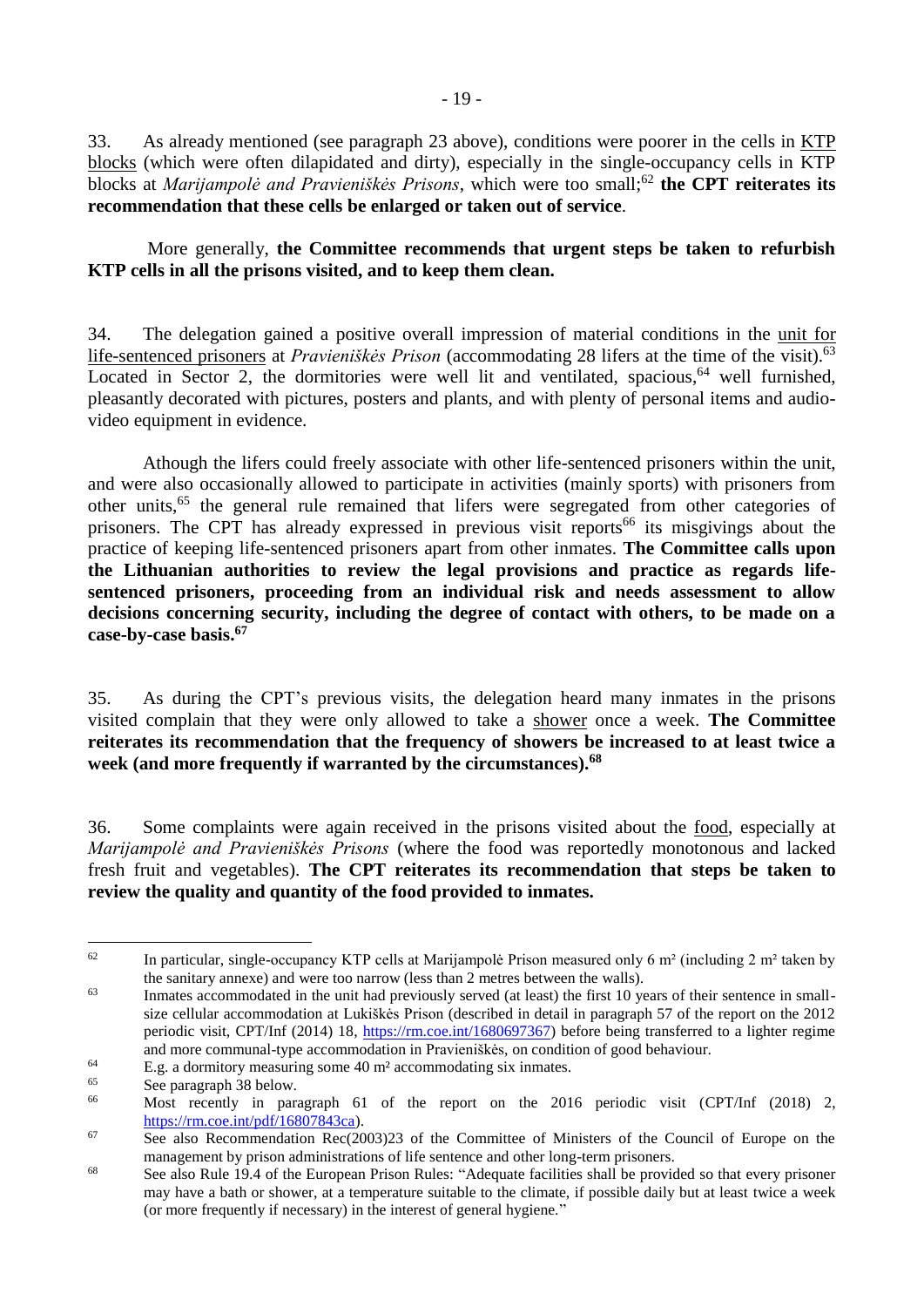#### <span id="page-19-0"></span>**b. regime**

37. The delegation noted that efforts were being made to offer organised activities (work, education, vocational training, etc.) to sentenced prisoners at *Alytus,<sup>69</sup> Marijampolė,<sup>70</sup> Pravieniškės<sup>71</sup> and Vilnius Prisons*. <sup>72</sup> The situation was comparable at *Lukiškės Prison*, where approximately 100 out of some 400 sentenced prisoners had a job and some 150 attended school or vocational training classes.

Further, sentenced prisoners had (according to the regime) between 2 and 4 hours of daily outdoor exercise, and additionally could use the gym and play sports (football, volleyball, basketball, table tennis) outdoors or indoors (in their units).

However, it was clear in the penitentiary establishments visited that more had to be done to involve the remaining majority of sentenced prisoners in organised activities (including the former law enforcement officials from *Vilnius Prison* who – as the delegation was told – were not able to work as they could not leave their unit for reasons of their own safety). Moreover, the offer of activities for remand prisoners at *Lukiškės Prison* remained unsatisfactory; those prisoners continued to be locked up in their cells for up to 22-23 hours per day.

**The Committee once again calls upon the Lithuanian authorities to take decisive steps to develop programmes of activities for both sentenced and remand prisoners. The aim should be to ensure that prisoners are able to spend a reasonable part of the day (8 hours or more) outside their cells, engaged in purposeful activities of a varied nature (work, education, sport, etc.) tailored to the needs of each category of prisoner.**

38. The delegation was, on the whole, positively impressed by the regime offered to lifesentenced prisoners at *Pravieniškės Prison*. They had access to work<sup>73</sup> (though separately from others), vocational training (to become landscape architects) and could use the gym daily and practice team sports at least twice a week.

Regarding the regime for life-sentenced prisoners accommodated at *Lukiškės Prison*, the delegation noted that there had been some further progress as regards the offer of activities within their unit: at the time of the visit, 38 of the 92 lifers had a paid job (making beehives and birdhouses), although work was intermittent and depended on outside orders.

<sup>1</sup> <sup>69</sup> At the time of the visit, approximately 330 inmates of Alytus Prison (population 973) had a paid job (weaving, basket making, furniture making, metal processing, general services, etc.) and some 240 were attending school.

<sup>70</sup> Out of a total of 931 prisoners at the time of the visit, some 200 had a job (furniture workshop, metal workshop, sewing workshop, and general services), another 200 attended the general secondary school and approximately 200 were enrolled in vocational classes (training to become construction workers, carpenters, forklift operators, turners and welders).

<sup>71</sup> At the time of the visit, approximately 700 (out of a total of 1,946) prisoners had a paid job though the proportion varied across the Sectors, from some 25% of inmates in Sector 2, and some 30% in Sector 1 to over 90% in Sector 3. A number of inmates also attended school and vocational training (carpentry, gardening, IT).

<sup>&</sup>lt;sup>72</sup> At the time of the visit, some 130 inmates of Vilnius Prison (population 453) had a paid job (64 of them employed in general services), 87 attended the general secondary school and a further 133 were following vocational training (carpentry, shoemaking, electrics, welding).

<sup>73</sup> 11 out of the 28 lifers had a paid job at the time of the visit.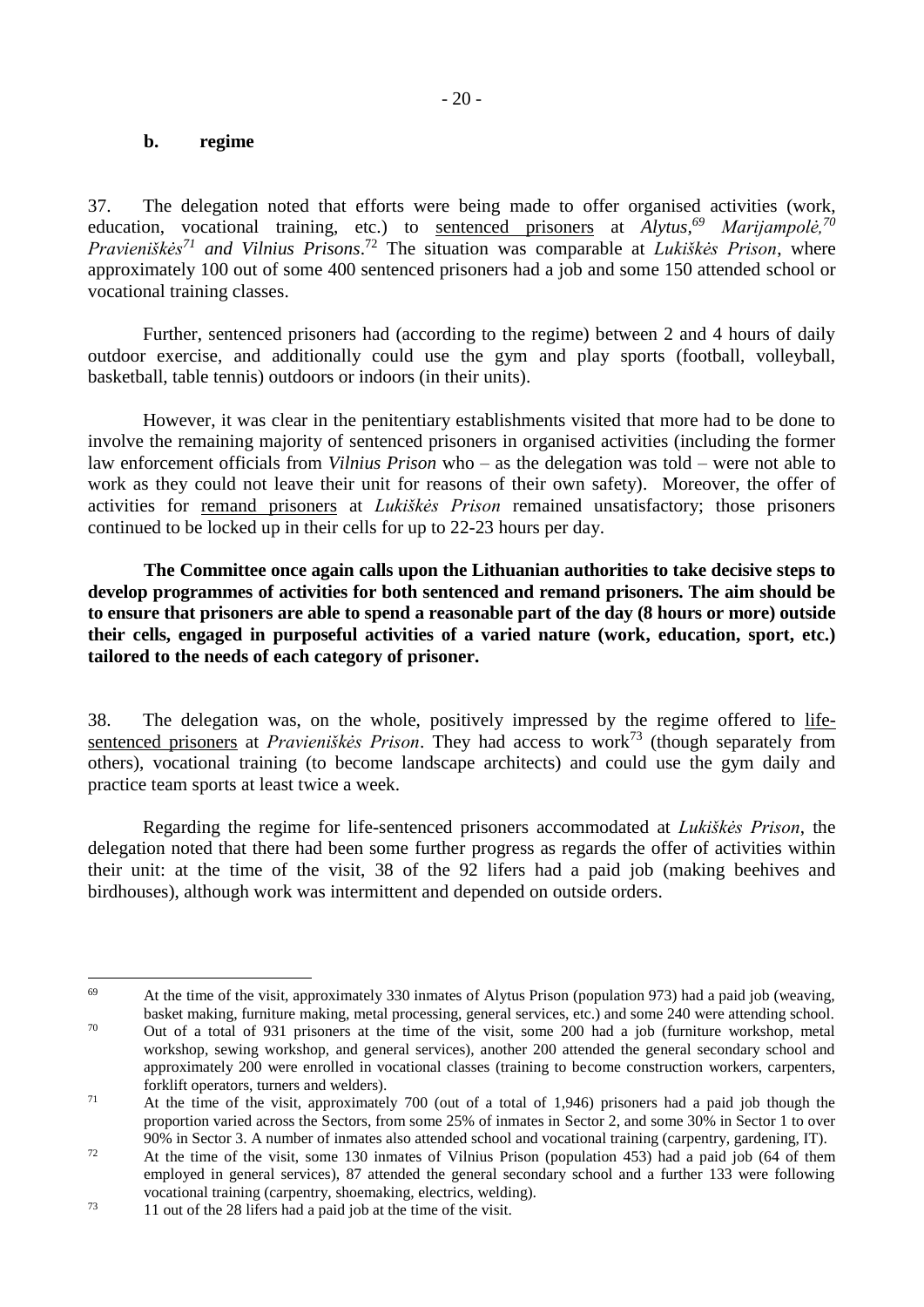Further, as previously, life-sentenced prisoners were allowed to associate with each other during part of the day.<sup>74</sup> However, apart from weekly computer classes and chess tournaments, occasional English and music classes and a possibility to play basketball during daily outdoor exercise (1.5 hours), there were no other activities available to lifers, and in particular no general education or vocational training.

**The Committee recommends that the Lithuanian authorities continue to develop the regime for life-sentenced prisoners, especially for those accommodated at Lukiškės Prison. In so doing, the authorities should be guided,** *inter alia***, by Recommendation Rec(2003)23 of the Committee of Ministers of the Council of Europe on the management by prison administrations of life sentence and other long-term prisoners, as well as by the CPT's standards set out in its 25th General Report.<sup>75</sup> Reference is also made to the recommendation in paragraph 34 above.**

39. Regarding the regime for prisoners placed in KTP blocks (and other disciplinary regimes), see paragraph 75 below.

## <span id="page-20-0"></span>**4. Health-care services**

1

#### <span id="page-20-1"></span>**a. preliminary remarks**

40. Over the years, the CPT has repeatedly encouraged the Lithuanian authorities to enhance the role of the Ministry of Health in the field of prison health care. The findings of the 2018 visit, described below, only reinforce the Committee's view that a greater participation of the Ministry of Health in this area (including as regards recruitment of health-care staff, their in-service training, evaluation of clinical practice, certification and inspection) would help to ensure optimum health care for prisoners, as well as implementation of the general principle of the equivalence of health care in prison with that in the wider community.

**The CPT reiterates its recommendation that the Lithuanian authorities review the provision of prison health care, taking into consideration the above-mentioned remarks.** 

**The Committee must also stress once again that it will be extremely difficult to improve the prison health-care staff complement without significantly increasing staff salaries and offering more opportunities for professional development.**

<sup>&</sup>lt;sup>74</sup> The only life-sentenced female prisoner was, as previously, allowed to associate with other women serving long sentences.

<sup>75</sup> See paragraphs 67 to 82 of CPT/Inf (2016) 10, [https://rm.coe.int/16806cc447.](https://rm.coe.int/16806cc447)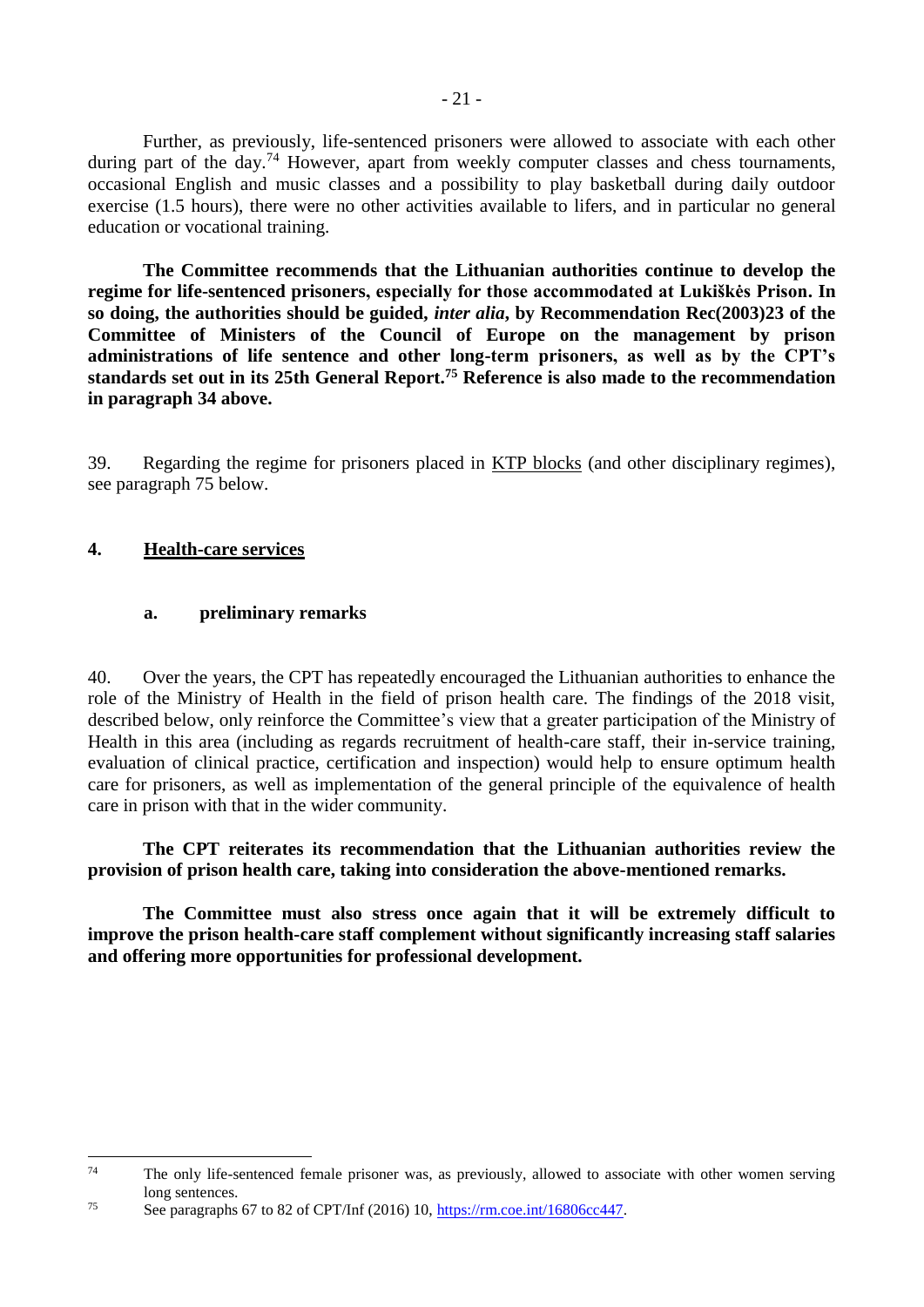## <span id="page-21-0"></span>**b. staff, treatment and facilities**

41. At the time of the visit, the health-care service at *Alytus Prison*<sup>76</sup> was staffed with two fulltime general practitioners, one of whom performed the function of the Head doctor. However, the latter doctor was planning to leave the job in May 2018 and the second general practitioner was relieved of his duties before the Committee's delegation left Lithuania. **The CPT would like to receive confirmation that the two posts of general practitioners have been filled subsequently.**

The rest of the health-care team included a part-time dentist, a part-time radiologist, two part-time medical technicians, a feldsher, and 11 nurses who were working 24-hour shifts.

The Committee notes that after a vacancy of almost 15 years the post of psychiatrist was finally filled in March 2018. However, this might not be a long-term solution given the fact that the recruited part-time psychiatrist is a retired person who lives some 80 km from the prison.

42. The health-care service of *Lukiškės Prison*<sup>77</sup> employed four full-time doctors (a Head doctor, two general practitioners and an internal medicine specialist), four part-time doctors (two psychiatrists, a dermatologist and a radiologist), two part-time dentists, a part-time clinical psychologist, a hygienist and two medical technicians. Nine full-time nurses were present from 6 a.m. to 8:30 p.m. on weekdays; however, as during the previous CPT visit, there were neither nursing staff nor other persons with appropriate training present at night and on weekends.

43. At *Marijampolė Prison,* <sup>78</sup> there was a general practitioner occupying 1.25 posts and also performing the function of the Head doctor; the second post of general practitioner had been vacant since July 2017. Further, there was a part-time dentist, a part-time radiologist, a part-time psychiatrist (a retired specialist), a clinical psychologist occupying 0.25 posts and eight nurses (one nurse was always present during the night and on weekends).

44. The health-care service at *Pravieniškės Prison*<sup>79</sup> was staffed with a Head doctor, four general practitioners, three part-time dentists, one full-time radiologist, a psychiatrist occupying 1.5 posts, two medical technicians and 23 nurses occupying 21.5 posts. Nursing staff were present day and night, including on weekends.

45. The health-care team at *Vilnius Prison<sup>80</sup>* comprised a full-time and a part-time general practitioner, a part-time psychiatrist, two part-time dentists, a medical technician and seven nurses. A twenty-four hour cover by health-care staff was secured, including on holidays and weekends.

<sup>76</sup> <sup>76</sup> Population at the time of the visit – 973.<br>Population at the time of the visit – 744

 $^{77}$  Population at the time of the visit – 744.<br>  $^{78}$  Population at the time of the visit – 0.21

<sup>&</sup>lt;sup>78</sup> Population at the time of the visit – 931.<br><sup>79</sup> Population at the time of the visit – 1.04th

<sup>&</sup>lt;sup>79</sup> Population at the time of the visit – 1,946.<br><sup>80</sup> Population at the time of the visit – 453.

Population at the time of the visit  $-453$ .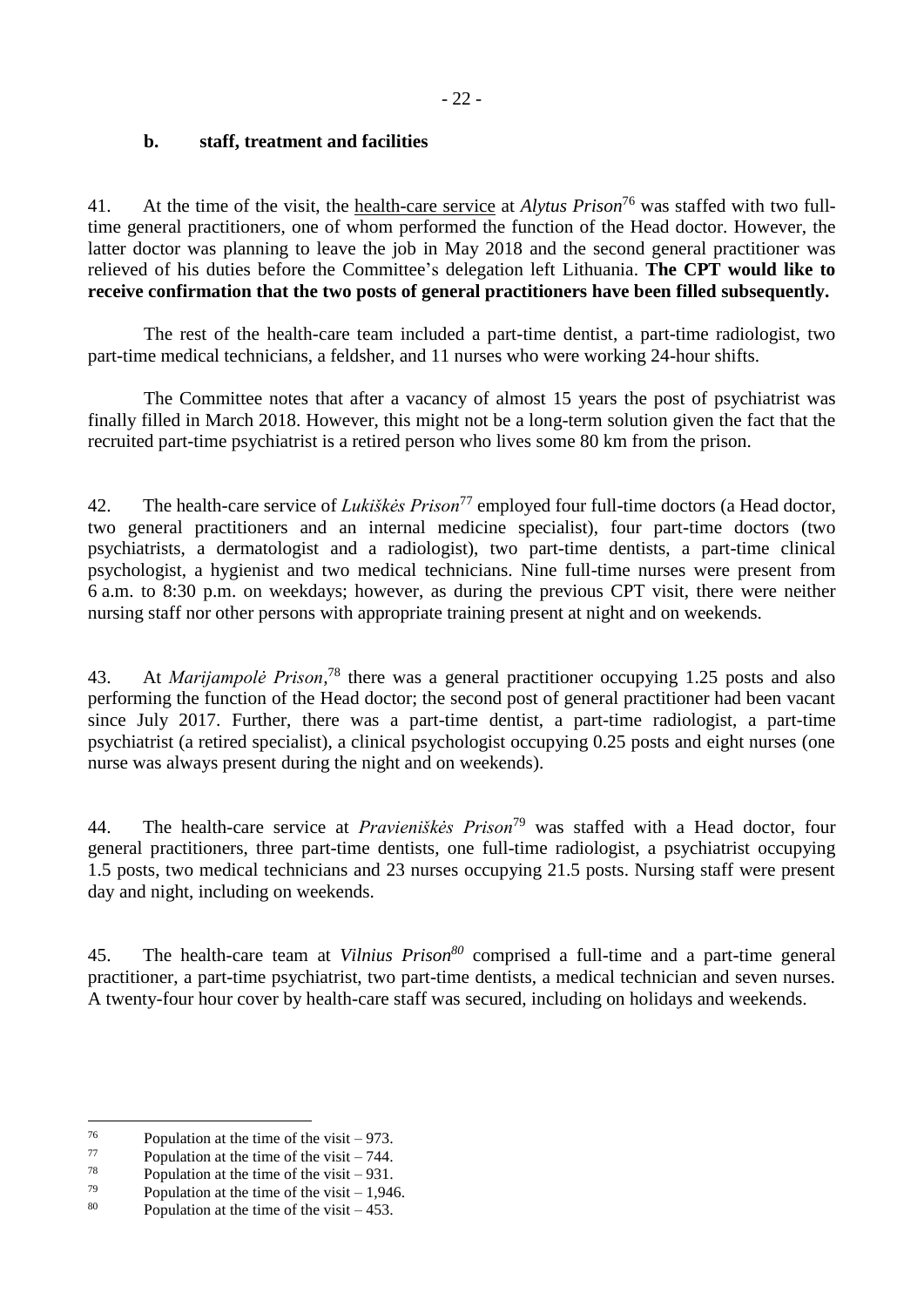46. To sum up, health-care teams in most of the prisons visited were still under-resourced and there had been little change for the better since the Committee's last visit. That said, there had been an improvement in access to psychiatric care in all the establishments visited; the CPT very much hopes that this improvement will be of a lasting nature.

**The Committee reiterates its recommendation that the Lithuanian authorities take decisive and, more importantly, long-term steps to reinforce health-care teams at the prisons visited by providing working conditions that are sufficiently attractive to recruit and retain staff.**

**Further, the CPT recommends that steps be taken to:**

- **employ the equivalent of at least one additional full-time general practitioner at Alytus Prison and two additional full-time general practitioners at Marijampolė Prison;**
- **significantly reinforce nursing staff complements at Alytus, Marijampolė and Pravieniškės Prisons; efforts should also be made to reinforce nursing staff complements at Vilnius and Lukiškės Prisons;**
- **ensure that someone qualified to provide first aid (which should include being trained in the application of CPR and the use of a defibrillator) is always present on the premises of all penitentiary establishments in Lithuania, including at night and on weekends.**

**The Committee would also like to receive confirmation that prison health-care staff were included in the general 20% salary increase for health-care professionals, which took place in May 2018.** 

47. In all the establishments visited, the health-care facilities and the equipment were on the whole of a good standard and the supply of medication was adequate.

The delegation observed, however, huge differences in budgets for medication between different prisons, seemingly due to the fact that it was up to the Director of each prison to decide what proportion of the total prison budget should be allocated to the supply of medicines.<sup>81</sup> Naturally, this had a direct impact on the therapeutic options available in different prisons. **The CPT would like to receive the Lithuanian authorities' observations regarding this issue.** 

<sup>&</sup>lt;sup>81</sup> Except for the budget for the treatment of HIV and TB which was decided at the central level.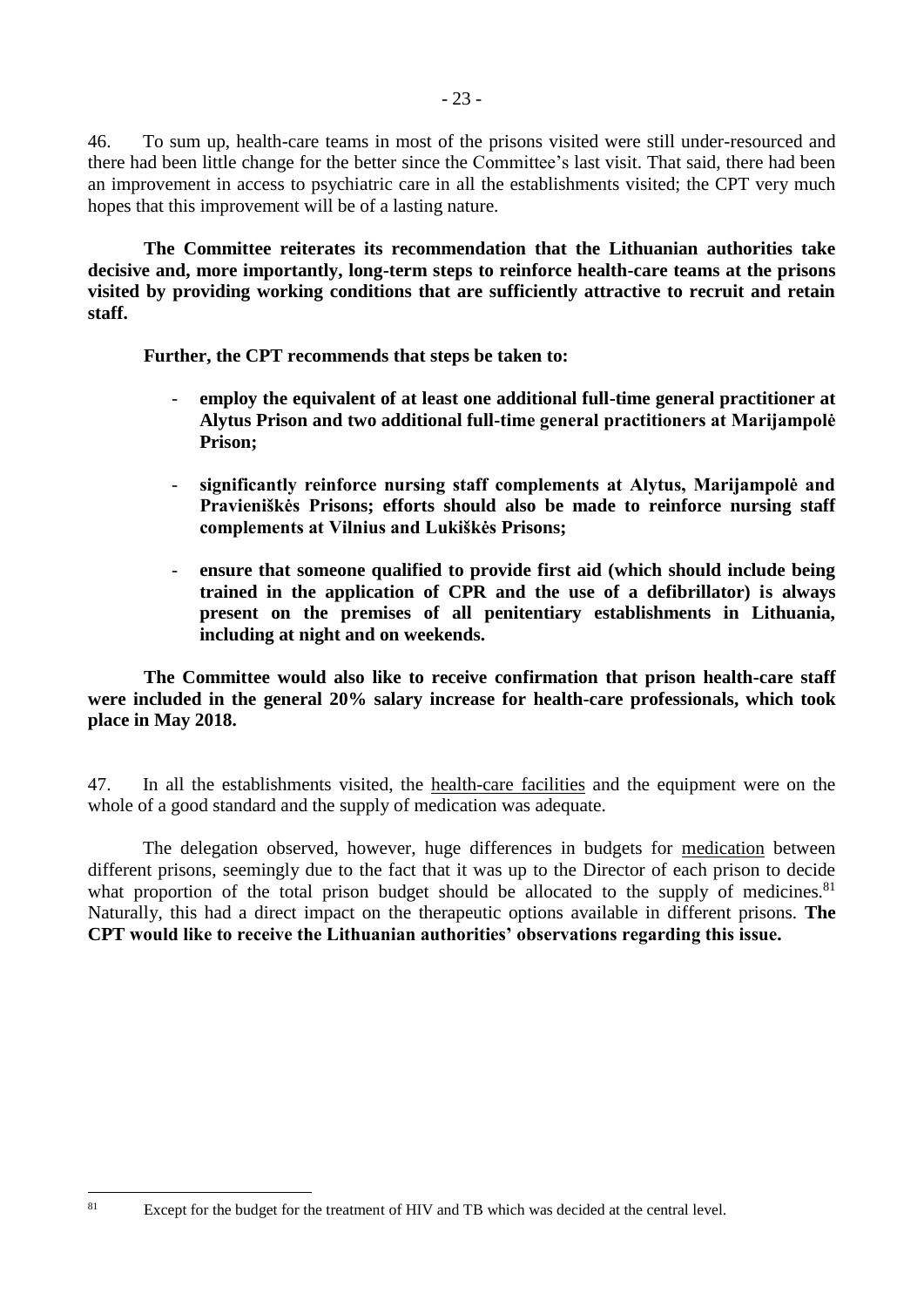#### <span id="page-23-0"></span>**c. medical screening and confidentiality**

48. In the prisons visited, procedures for medical screening on admission were on the whole satisfactory. Newly-arrived prisoners were usually examined within 24 hours of admission by a doctor or a nurse reporting to a doctor. In addition, screening for various transmissible diseases (such as tuberculosis, hepatitis C, HIV, etc.) as well as screening for depression and suicide risk was offered in a systematic manner.

The principle of confidentiality seemed to be respected – medical examinations were carried out without custodial staff being present, and prisoners' medical files were accessible to health-care staff only.

49. However, the Committee regrets having to reiterate its concern regarding poor recording of injuries in the penitentiary establishments. The 2018 visit has, unfortunately, revealed that the issues raised by the CPT in the past had remained the same, namely that the descriptions of injuries were generally rather succinct (or even incorrect at times) and did not contain conclusions by a doctor as to the possible origin of the injuries or the consistency of the injuries with the statements made by an examined person.

In this context, the Committee notes the adoption by the Director of the Prison Department of the Instruction regulating the prevention and investigation of body injuries in penitentiary institutions, and their recoding and reporting (Order No.V-357 of 31 August 2017).

According to this Instruction, a health-care professional should examine an injured prisoner and thoroughly record, in the inmate's personal medical file, the injuries sustained, the circumstances in which they were sustained (based on the statements of the prisoner), the date, the time, and the place. The health-care professional should then mark the injuries on a "body chart" (which should be kept in the personal medical file of the prisoner) and issue a medical certificate where he/she should again describe in detail the injuries sustained and the circumstances based on the statements of the prisoner. However, the health-care professional is not allowed to make conclusions regarding the types of injuries (accidental, resulting from auto-aggression, an occupational accident, the use of special means or inter-prisoner violence). Such conclusions can only be made by the prison (non-medical) officer who carries out an official investigation into the matter.

As regards the reporting, the Instruction stipulates that a health-care professional must immediately inform the duty officer who, in turn, immediately informs the Director of the prison or his deputy, the head of the Criminal Intelligence Unit, and the coordinator of the Crisis Team in cases of self-harm. Information about the injury is submitted to the territorial prosecutor's office and, in the case of an occupational accident, to the territorial labour inspectorate.

50. While welcoming the adoption of the aforementioned Instruction, **the CPT reiterates its long-standing recommendation that steps be taken to ensure that the record drawn up after the comprehensive medical examination contains the health-care professional's observations indicating the consistency between any allegations made by the examined prisoner and the objective medical findings; if necessary, relevant legislative changes should be adopted.**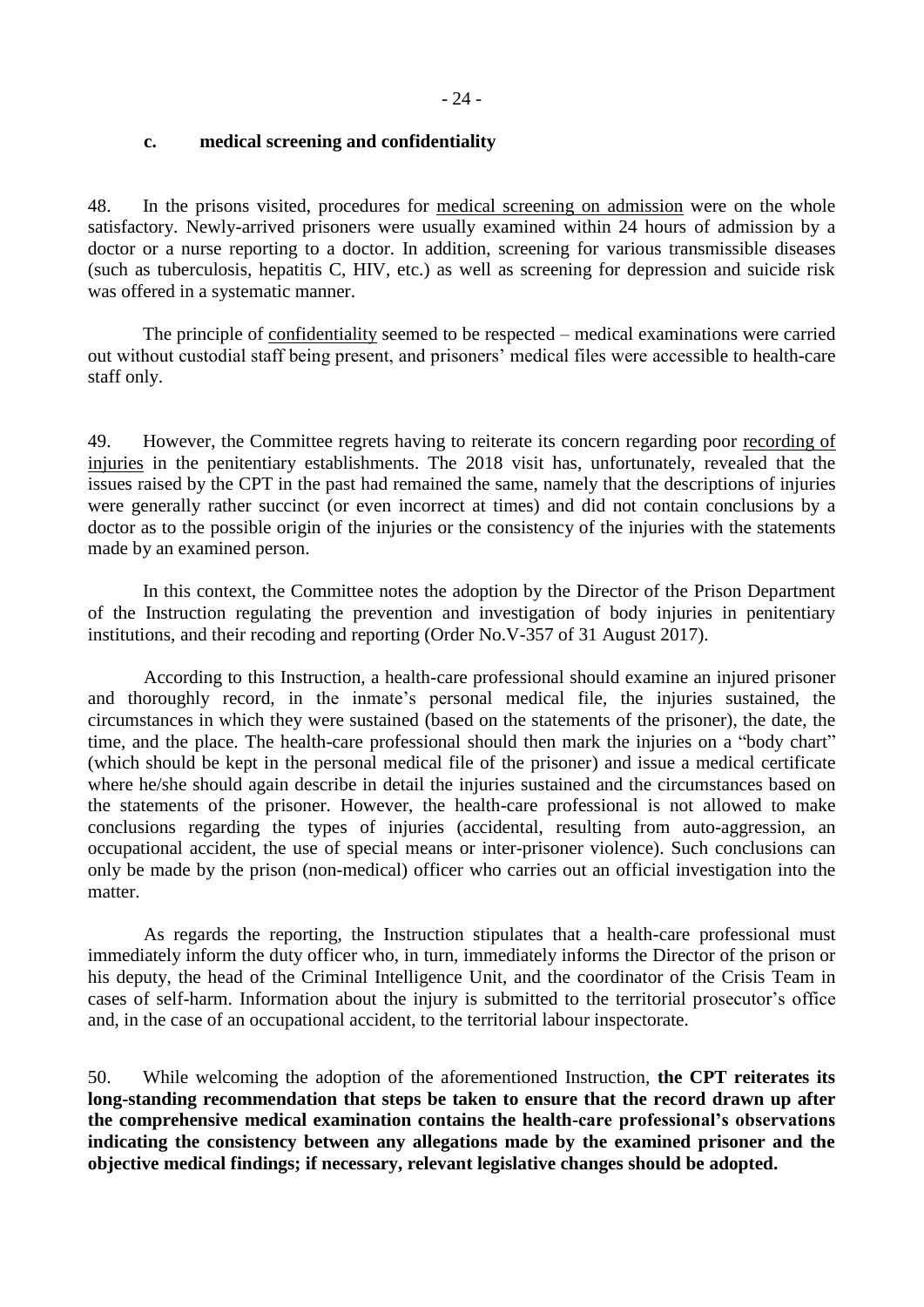**Steps should also be taken to ensure that injuries are recorded in a detailed and comprehensive manner, as required by the national legislation (including the use of "body charts").** Further, **it would be desirable for photographs to be taken of the injuries; these photographs should also be placed in the personal medical file of the prisoner.**

Moreover, **the CPT recommends that the Lithuanian authorities ensure that special training is provided to health-care professionals working in prisons. In addition to developing the necessary competence in the documentation and interpretation of injuries, as well as ensuring full knowledge of reporting obligations and procedures, the training should cover the technique of interviewing persons who may have been ill-treated.**

## <span id="page-24-0"></span>**d. drug-related issues and transmissible diseases**

51. After the visit in 2016, the Committee expressed its deep concern about the high number of drug users in Lithuanian penitentiary establishments and the absence of any progress in addressing the issue.<sup>82</sup> The Lithuanian authorities were urged to develop a comprehensive strategy for the provision of assistance to prisoners with drug-related problems and to put an end to the supply of drugs, reduce the demand and provide prisoners concerned with the necessary assistance including harm-reduction measures (e.g. substitution therapy, syringe and needle exchange programmes) and specific psycho-socio-educational support.

In their response to the report on the 2016 visit, <sup>83</sup> the Lithuanian authorities *inter alia* informed the CPT that prisoners with drug-related problems were being provided with different educational and psychotherapeutic measures as well as medical (abstinence) treatment, that penitentiary establishments had rehabilitation centres for prisoners suffering from addiction, and that the Prison Department was working on the procedure for ensuring the continuity of the substitution treatment in prisons.

52. Unfortunately, facts found during the 2018 ad hoc visit did not alleviate the Committee's serious concerns regarding this issue. Quite the contrary, the CPT is more alarmed than ever by the omnipresence of drugs in prisons, the extraordinary level of inter-prisoner violence, intimidation and exploitation linked with it, and by the serious risk of prisoners becoming drug dependent and contracting HIV and hepatitis C while in prison by sharing injecting equipment.<sup>84</sup>

The worst situation was observed at *Alytus, Marijampolė and Pravieniškės Prisons* where the whole range of drugs seemed to be easily obtainable, including the newest synthetic drugs referred to by the prisoners as "Khimka" or "Cobra".

Opioid substitution treatment was still not available in prisons visited. As in the past, methadone maintenance treatment was continued for persons in police custody but discontinued after their transfer to a prison. Further, there was still nothing on offer in terms of harm reduction, such as a syringe and needle exchange, distribution of condoms, etc.

<sup>&</sup>lt;sup>82</sup> See paragraph 74 of the report on the 2016 visit (CPT/Inf (2018) 2,  $\frac{https://rm.coe.int/pdf/16807843ca)}{83}$ .

<sup>&</sup>lt;sup>83</sup> See pages 23 to 25 of document CPT/Inf (2018) 3,  $\frac{https://rm.coe.int/pdf/16807843cc}{https://rm.coe.int/pdf/16807843cc}.$ 

See also paragraph 22 above.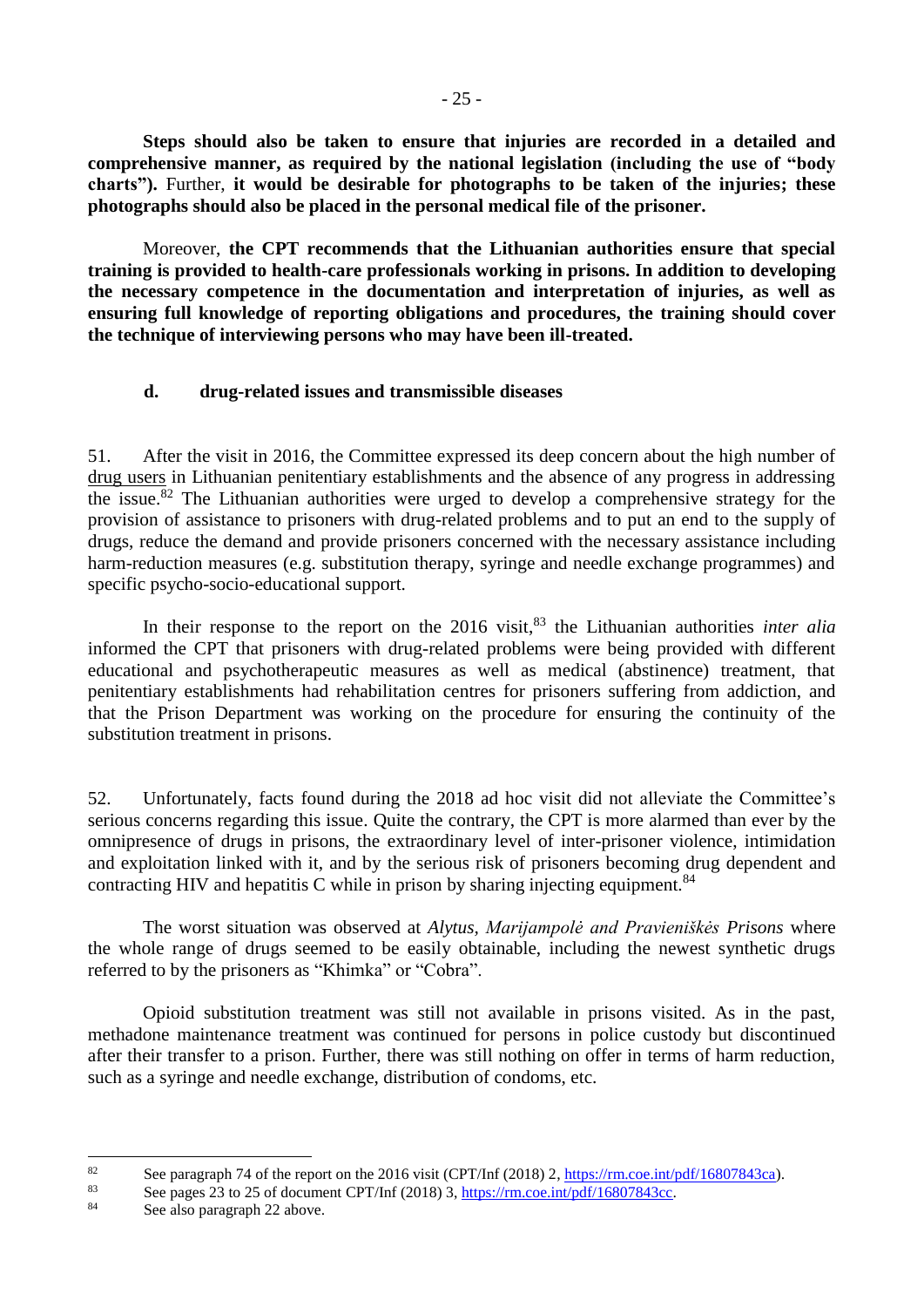53. On the more positive side, the delegation saw in *Marijampolė and Pravieniškės Prisons* newly-opened (partly still in the process of being set up) "residential rehabilitation centres"<sup>85</sup> and became acquainted with therapeutic programmes<sup>86</sup> that were to be offered to prisoners who were drug users.

The Committee welcomes the introduction of these rehabilitation centres. However, it is crucially important to understand that their work and efforts will never be able to bring any sustainable, long-term results if, after finishing the therapeutic programme, the prisoners return to the same drug-flooded environment of the general prison population as they do now.

54. In their letter of 26 September 2018, the Lithuanian authorities informed the Committee that the Action Plan approved by the Minister of Justice included measures to limit the supply of drugs to prisons, $87$  to encourage the inmates to seek treatment, and to provide opioid substitution treatment to inmates who were undergoing the treatment before the imprisonment.

Urgent implementation of these measures in order to address the issues already referred to in paragraphs 10 and 26 above is absolutely essential. Furthermore, **the Committee calls upon the Lithuanian authorities to fully implement its long-standing recommendation on the need to develop a comprehensive strategy for the provision of assistance to prisoners with drugrelated problems (as part of a wider national drugs strategy).<sup>88</sup>**

55. After the visit in 2016, the Committee also expressed its concern about a continuing lack of a strategy for the prevention and treatment of transmissible diseases in prisons, and in *Alytus Prison* in particular.<sup>89</sup>

In their response to the report on that visit, the Lithuanian authorities informed the CPT about a number of steps taken in this area, including the adoption of the Strategy for Tuberculosis Prevention, Treatment and Control in Prisons in the Years 2017 to 2022, a new Ministerial Order on the treatment of acute HIV infection and the procedure for HIV screening in prisons, and new guidelines for the diagnostics and outpatient treatment of chronic viral hepatitis B and C.

<sup>85</sup> <sup>85</sup> These "rehabilitation centres" would have the capacity of, 30 places at Marijampolė Prison and 30 places at Pravieniškės Prison.

<sup>&</sup>lt;sup>86</sup> Based on the 12-step Minnesota Model adapted to a prison set-up. The treatment would last 12 months and could be extended for another six months.

<sup>&</sup>lt;sup>87</sup> By purchasing additional equipment for drug detection and increasing the frequency of searches carried out in co-operation with special intervention units from the Prison Department.

<sup>&</sup>lt;sup>88</sup> See paragraph 74 of the report on the 2016 periodic visit (CPT/Inf (2018) 2, [https://rm.coe.int/pdf/16807843ca\)](https://rm.coe.int/pdf/16807843ca). As stated in the above-mentioned paragraph, the management of drugaddicted prisoners must be varied – eliminating the supply of drugs into prisons, dealing with drug abuse through identifying and engaging drug misusers, providing them with treatment options and ensuring that there is appropriate through care, developing standards, monitoring and research on drug issues, and the provision of staff training and development – and linked to a proper national prevention policy. It goes without saying that health-care staff must play a key role in drawing up, implementing and monitoring the programmes concerned and must co-operate closely with the other (psycho-socio-educational) staff involved.

<sup>&</sup>lt;sup>89</sup> See paragraph 75 of the report on the 2016 periodic visit (CPT/Inf (2018) 2, [https://rm.coe.int/pdf/16807843ca\)](https://rm.coe.int/pdf/16807843ca).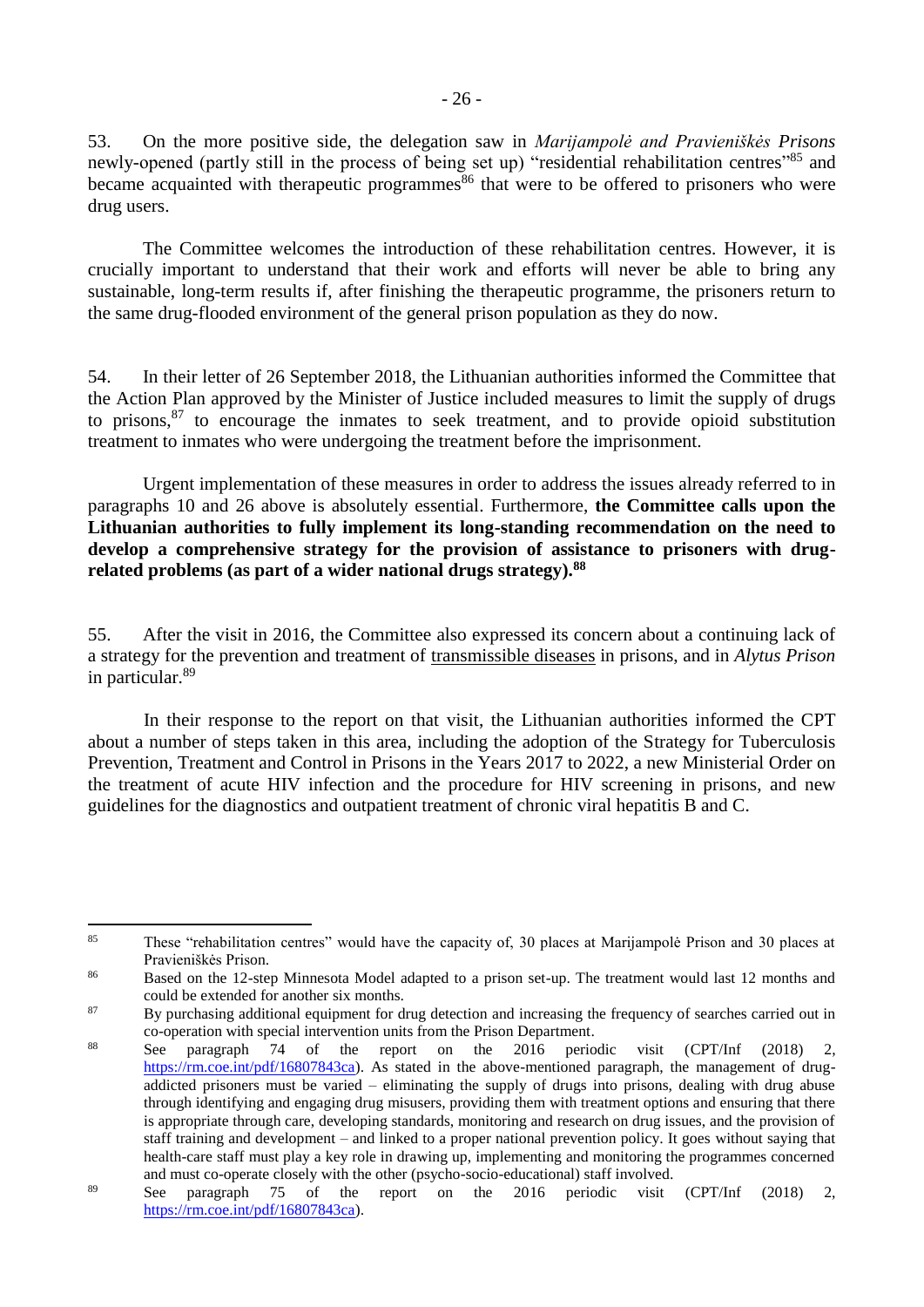Further, reference was made in the Lithuanian authorities' response to a plan of measures to prevent the spread of HIV in *Alytus Prison*, adopted by the Prison Department in January 2017, which included different measures aimed at reduction of demand and supply of psychoactive substances, as well as harm reduction measures.

56. Unfortunately, the situation observed in the prisons visited in April 2018, and in *Alytus, Marijampolė and Pravieniškės Prisons* in particular, suggested that the aforementioned steps had so far failed to bring any tangible results. Worse, the delegation noted that, with systematic screening remaining at the same level, there had been 58 new HIV infection cases<sup>90</sup> in *Alytus Prison* in the course of 2017 when, in comparison, there had been 21 new cases in the period from January 2015 to September 2016.

The delegation also noted that the upcoming renovation of further blocks of *Alytus Prison<sup>91</sup>* was a source of serious concern among the managements, staff and prisoners of other penitentiary establishments who feared a possible further spread of HIV infection once the HIV positive inmates from Alytus Prison were (temporarily, during the refurbishment/reconstruction works) transferred to other prisons.

The number of positive hepatitis C cases in *Alytus Prison* had also more than doubled since the CPT's 2016 visit, from approximately 200 to 475. Bearing in mind how expensive the treatment of hepatitis C can be, <sup>92</sup> **the Committee would like to receive information on how many prisoners at Alytus Prison and, more generally, throughout the prison system have been diagnosed as requiring treatment and how the Lithuanian authorities plan to provide such treatment.**

57. In their letter of 26 September 2018, the Lithuanian authorities informed the Committee that the Action Plan approved by the Minister of Justice included measures to reduce the spread of transmissible diseases by providing antiretroviral therapy immediately after HIV is diagnosed, increasing the testing for Hepatitis C, and providing the treatment according to indications.

**The CPT calls upon the Lithuanian authorities to attach the highest priority to the practical implementation of all the measures referred to in this paragraph as well as in paragraph 55 above**.

<sup>&</sup>lt;sup>90</sup> I.e. prisoners concerned had been HIV negative before entering the prison.<br>See negative  $\frac{91}{20}$ 

<sup>&</sup>lt;sup>91</sup> See paragraph 31 above.<br><sup>92</sup> The sect of banatitie C m

The cost of hepatitis C medication for a single person is approximately 5,000 EUR per month and the duration of the treatment is at least three months.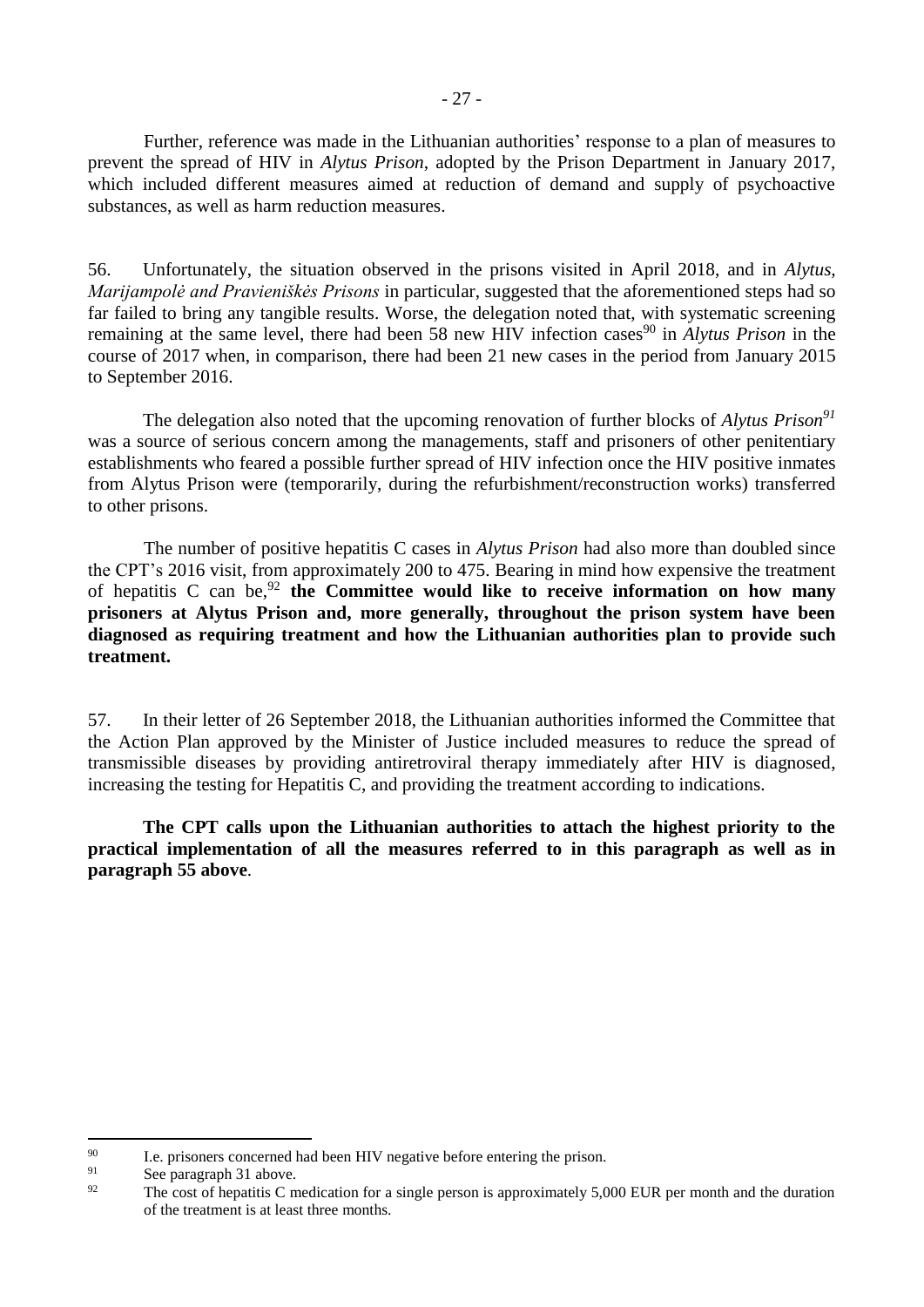### <span id="page-27-0"></span>**e. Prison Hospital**

58. The CPT's delegation carried out a first-time fully-fledged visit to the new *Prison Hospital* located approximately 80 km from Vilnius.<sup>93</sup> The Hospital was opened in August 2016, on the premises of the former Pravieniškės Correction Home – Open Colony;<sup>94</sup> six buildings of the former prison had been entirely refurbished and equipped using the financial resources provided under the EEA/Norway Grants. The Committee welcomes the fact that the former Prison Hospital in Vilnius, repeatedly criticised by the CPT for very poor living conditions,<sup>95</sup> has finally been closed.

With an official capacity of 180 beds, the Prison Hospital was accommodating some 150 inmates at the time of the visit, including 28 sentenced prisoners employed in maintenance tasks. The Hospital comprised seven wards: admission, internal medicine, tuberculosis (divided into two sections for infectious and non-infectious TB), psychiatric, reanimation/intensive care, palliative care, and an out-patient ward.

59. As regards staff-patient relations, the delegation heard hardly any allegations of ill-treatment by staff and the majority of the patients interviewed spoke positively of the staff.

60. As for living conditions, the newly-renovated premises were all in a very good state of repair, clean and sufficiently lit and ventilated. Patients were accommodated in rooms for up to four persons which were sufficient in size<sup>96</sup> and adequately equipped; sanitary annexes, including toilets and washbasins, were fully partitioned. Depending on their health condition, patients could take their outdoor exercise for up to 4 hours per day. $97$ 

61. The health-care team of the Hospital comprised 37 medical doctors of different specialisations, eight medical technicians, some 50 nurses and 13 orderlies, working both part and full-time. There was also one full-time psychologist and one half-time psychotherapist (both employed on the psychiatric ward). A doctor on duty for the whole Hospital was always present during the night and on weekends, as well as at least one nurse on each ward. Despite some thirteen additional posts being vacant at the time of the visit, the Committee considers that the staffing levels and presence of health-care staff on the wards were satisfactory.<sup>98</sup>

<sup>93</sup> As already mentioned in paragraph 3 above, the Hospital had received a brief visit by the CPT's representatives in the context of high-level talks with the Lithuanian authorities in April 2017 [\(https://www.coe.int/en/web/cpt/-/council-of-europe-anti-torture-committee-holds-high-level-talks-in](https://www.coe.int/en/web/cpt/-/council-of-europe-anti-torture-committee-holds-high-level-talks-in-lithuania)[lithuania\)](https://www.coe.int/en/web/cpt/-/council-of-europe-anti-torture-committee-holds-high-level-talks-in-lithuania).

<sup>94</sup> The Hospital is located approximately 2 km from Lithuania's biggest penitentiary establishment – Pravieniškės Prison (see paragraph 11 above).

<sup>95</sup> See e.g. paragraph 81 of the report on the 2004 periodic visit (CPT/Inf (2006) 9, [https://rm.coe.int/1680697333\)](https://rm.coe.int/1680697333), paragraph 56 of the report on the 2008 periodic visit (CPT/Inf (2009) 22, [https://rm.coe.int/1680697335\)](https://rm.coe.int/1680697335) and paragraph 63 of the report on the 2012 periodic visit (CPT/Inf (2014) 18, [https://rm.coe.int/1680697367\)](https://rm.coe.int/1680697367).

<sup>&</sup>lt;sup>96</sup> E.g. single rooms measuring 8 m<sup>2</sup>, double rooms measuring 16 m<sup>2</sup>, rooms for three patients measuring approximately 20 m², rooms for four patients measuring 32 m².

 $^{97}$  See, however, paragraphs 64 and 65 below.

<sup>98</sup> In addition, the Hospital had 130 posts for non-health-care staff, including uniformed custodial staff working both inside the wards (at least 12 per shift) and on the secure perimeter. See also paragraph 68 below.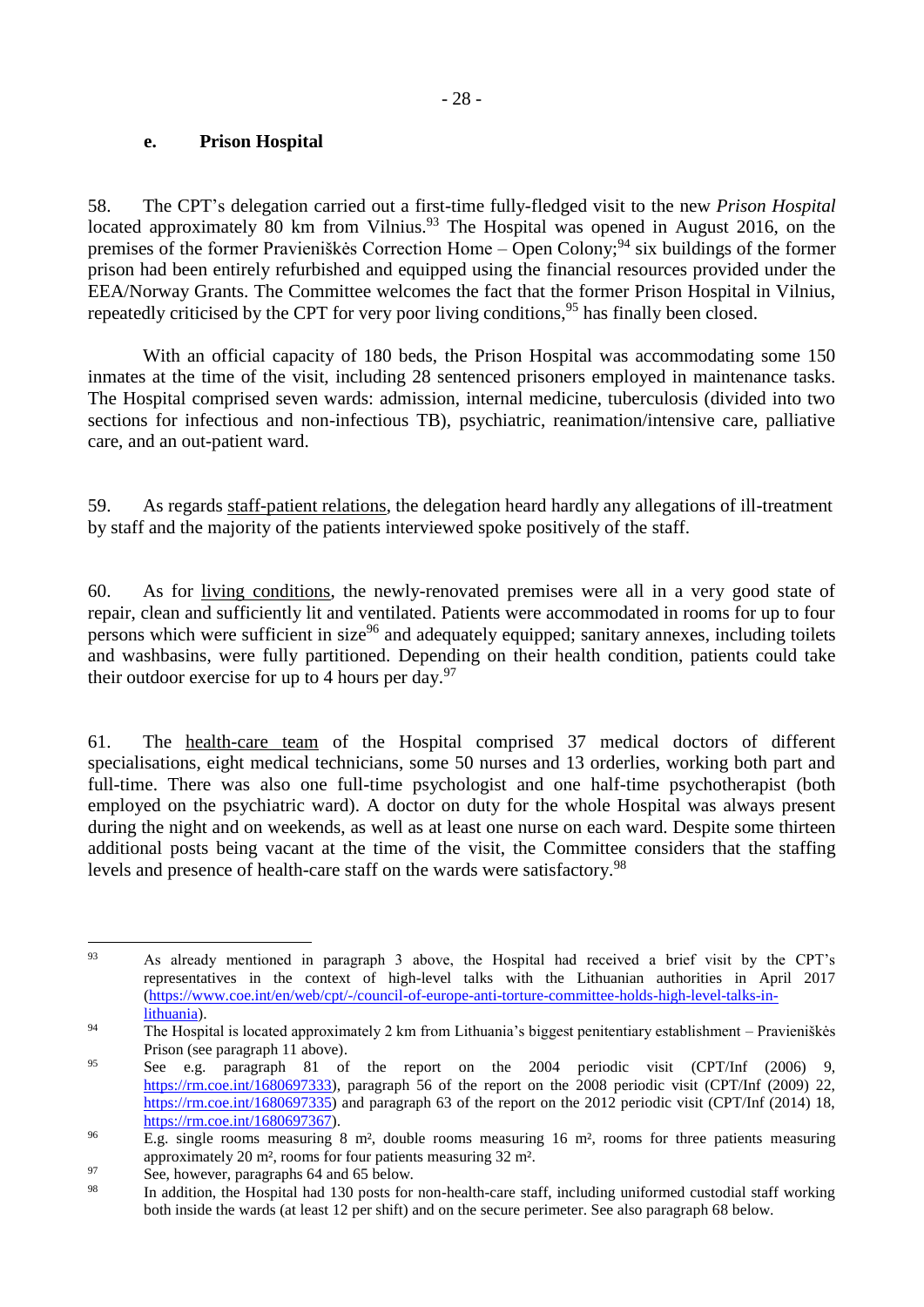62. The delegation was informed that there were no disciplinary confinement cells in the Hospital. Sanctions for the violation of internal rules (applicable to somatic patients only) included a reprimand, a temporary ban on using TV or audio equipment, and a temporary ban on making telephone calls.

63. As regards visits, the entitlements for patients in the Prison Hospital were the same as for other prisoners (see paragraph 71 below). Visiting facilities for both short and long-term visits were of a good standard, clean and properly equipped.

64. The delegation paid particular attention to the psychiatric ward, which had 15 beds and was accommodating 11 patients at the time of the visit. The ward's staff comprised the equivalent of 5.5 psychiatrists (including 1.5 vacant posts), a medical psychotherapist, a psychologist, a senior nurse, and the equivalent of 6.5 psychiatric nurses. There was no occupational therapist.

The treatment offered to psychiatric patients was essentially based on pharmacotherapy, and there was also occasional individual therapy. There was no common room, nor were there any organised activities, including group therapy (according to the health-care staff, group therapy was impossible because many patients would refuse to participate, fearing the presence of inmates belonging to other strata of the informal prisoner hierarchy<sup>99</sup>). Consequently, apart from an hour of a daily exercise, psychiatric patients were locked up in their rooms for up to 23 hours a day, the only occupation being reading books or watching television.

**The CPT recommends that the Lithuanian authorities take steps to develop a broader range of psycho-social therapeutic activities for patients on the psychiatric ward of the Prison Hospital, in particular for those who remain on the ward for extended periods; occupational therapy should be an integral part of the rehabilitation programme. In this context, consideration should be given to recruiting an occupational therapist.**

65. The Hospital's outdoor exercise yards measured between 20 and 35  $m<sup>2</sup>$  and were of an oppressive design (surrounded by high metal walls); they were equipped with nothing but a bench and a shelter against inclement weather.

**The CPT recommends that steps be taken to ensure that patients have the possibility to take their daily outdoor exercise in conditions which would enable them to physically exert themselves; all the exercise yards should, preferably, offer a horizontal outside view.**

**As regards psychiatric patients in particular, the Committee recommends that efforts be made to ensure them the same length of daily outdoor exercise as somatic patients.**

<sup>99</sup> See also paragraph 22 above.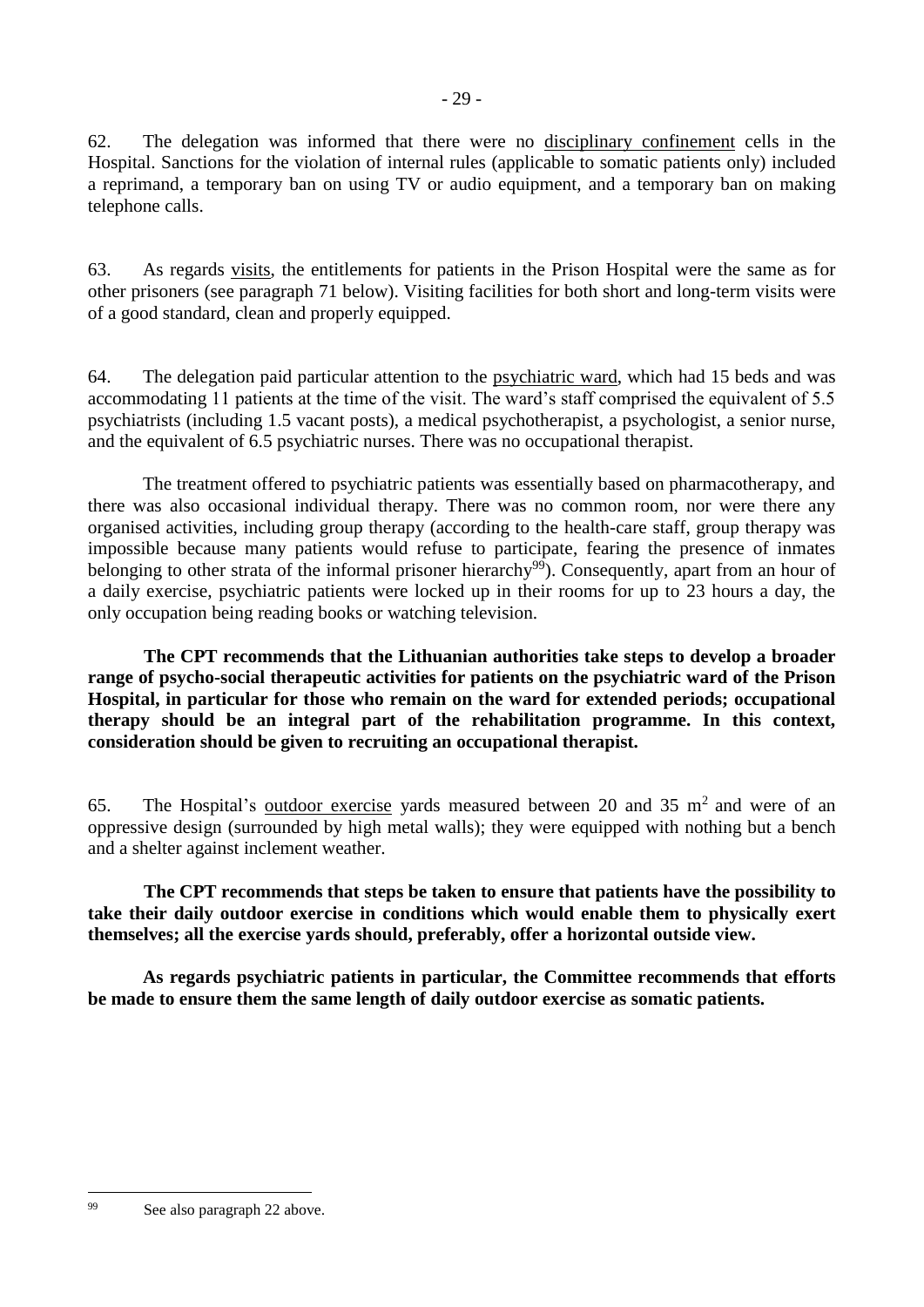66. The delegation was informed that, in case of need, psychiatric patients could be restrained mechanically in a separate room equipped with a restraint bed and CCTV. The delegation examined personal files of psychiatric patients who had been restrained in the period from April 2017 to April 2018. The examination revealed that nurses were checking on restrained patients only every two hours, and the use of restraints for some patients had been prolonged a number of times by a nurse without any record that such a necessity had been reassessed by a doctor. In some cases, patients had been restrained for a very long time, up to 4 days (in the meantime, their diapers were changed, they were fed, sometimes released to go to a shower or dinner and then fixated to a restraint bed again). The use of chemical restraint was only recorded in patients' personal files.

67. The CPT welcomes the fact that internal guidelines on the use of restraints, generally compatible with the Committee's standards, were adopted in the establishment in April 2018; this should result in a significant improvement of the existing practice.

However, the new guidelines still fail to require continuous and direct observation of mechanically restrained patients by the health-care staff, apart from the nurse checking the patient's mental and physical state every 15-30 minutes and the psychiatrist (or a doctor on duty) reassessing the necessity for restraint every two hours. Further, the guidelines appear to authorise custodial staff to mechanically restrain patients (upon the instructions of the doctor and under the supervision of nurses).

In this context, the CPT wishes to reiterate its view that every mechanically restrained (immobilised) patient should, at all times, have his/her mental and physical state continuously and directly monitored by an identified member of the health-care staff, who can offer immediate human contact to the person concerned, reduce his/her anxiety, communicate with the individual and rapidly respond, including to the individual's personal needs. Patients under restraint should, as far as possible, be enabled to eat and drink autonomously and to comply with the needs of nature in a sanitary facility. Further, mechanical restraint should be applied exclusively by healthcare staff (i.e., in the case of the Prison Hospital, the nurses).

Moreover, every instance of restraint, including chemical restraint, should be recorded in a specific register established for this purpose (as well as in the patient's file).<sup>100</sup> The entry should include the times at which the measure began and ended, the circumstances of the case, the reasons for resorting to the measure, the name of the doctor who ordered or approved it, and an account of any injuries sustained by patients or staff. This will greatly facilitate both the management of such incidents and an oversight as to the frequency of their occurrence.

**The Committee recommends that steps be taken at the Prison Hospital to update the internal guidelines on the use of restraints accordingly and to ensure that means of restraint are applied in strict compliance with the requirements set out in this paragraph.<sup>101</sup>** 

<sup>&</sup>lt;sup>100</sup> This aspect appears to be missing in the new guidelines.<br><sup>101</sup> See also the CBT's standards an "Magna of restraint in

See also the CPT's standards on "Means of restraint in psychiatric establishments for adults", CPT/Inf (2017) 6[, https://rm.coe.int/16807001c3.](https://rm.coe.int/16807001c3)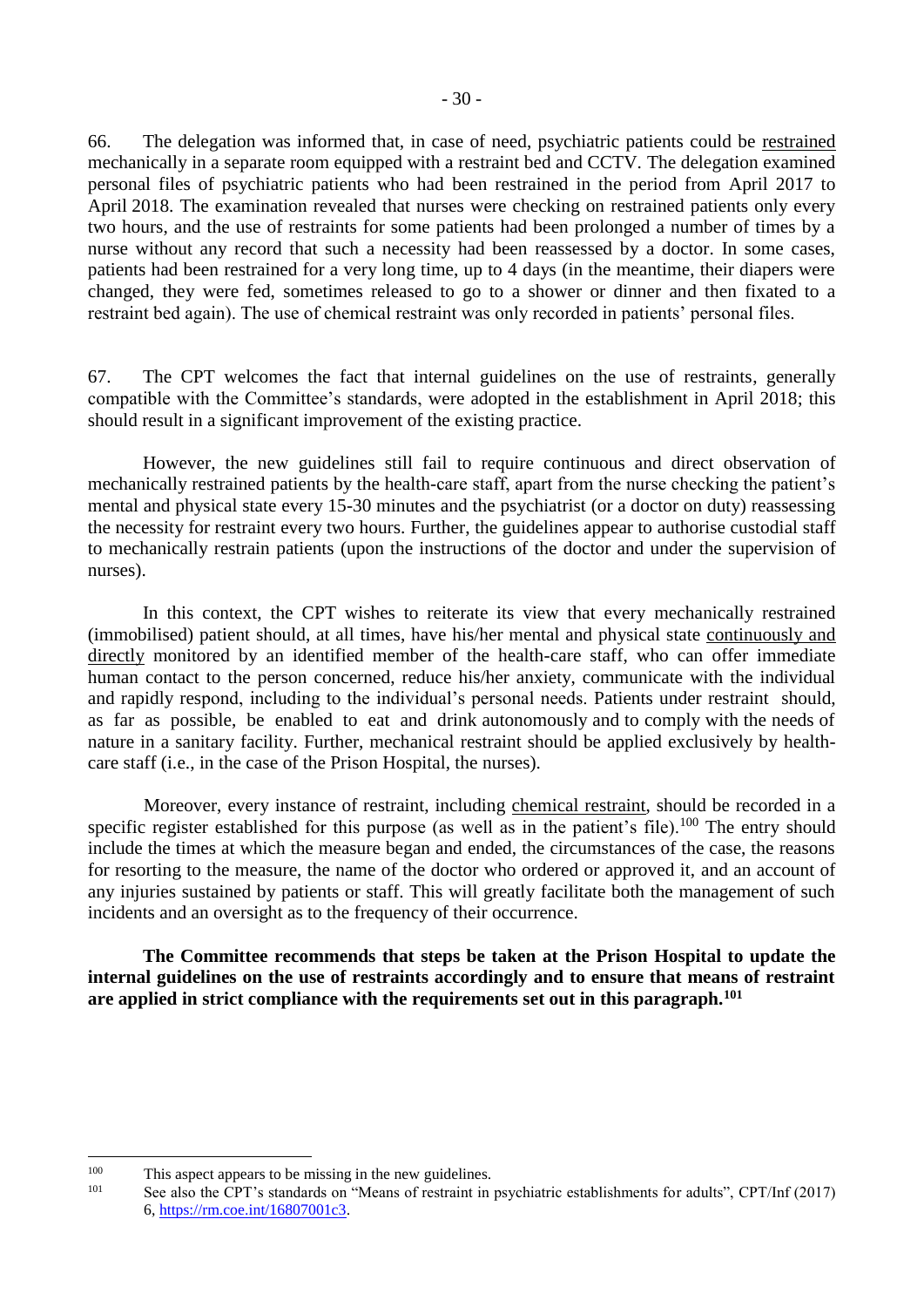## <span id="page-30-0"></span>**5. Other issues**

#### <span id="page-30-1"></span>**a. prison staff**

68. Low staffing levels in Lithuanian penitentiary establishments have been of concern to the CPT for many years, and the Committee has repeatedly recommended that the Lithuanian authorities take steps to address this problem.<sup>102</sup>

In their response to the report on the CPT's 2016 periodic visit,  $^{103}$  the Lithuanian authorities informed the Committee about a number of different measures taken in the course of 2017, including increasing custodial staff salaries by 15% on average (the highest increase being for junior officers), promoting some 950 prison staff and increasing the amount of compensation for the cost of commuting to work. The CPT welcomes these steps.

69. However, the situation observed in the prisons visited during the 2018 ad hoc visit had remained highly unsatisfactory, with a very low custodial staff presence inside prisoner accommodation areas<sup>104</sup> and numerous custodial staff vacancies in most of the establishments.<sup>105</sup> As explained by the Directors of establishments visited, the salaries and conditions of service were still not competitive enough to attract qualified candidates and to convince them to choose the prison service instead of, for example, the police or the private sector.

70. The Committee must reiterate its long-stated view that inadequate staff complements can only increase the risk of violence and intimidation between prisoners; this has regrettably been demonstrated very clearly again by the delegation's findings during the 2018 ad hoc visit.<sup>106</sup> The shortage of frontline custodial staff also undermines the quality and level of the activities offered to the inmates, and jeopardises the prospect of preparation for release and social rehabilitation.

**The CPT once again calls upon the Lithuanian authorities to take decisive steps to significantly increase both custodial staff levels and presence in Lithuanian prisons and to ensure that there is an adequate presence of staff in the detention areas at all times. Strenuous efforts are necessary to fill all the vacant posts, especially as regards custodial staff.**

**Reference is also made here to the recommendation in paragraphs 27 and 28 above.**

<sup>&</sup>lt;sup>102</sup> See e.g. paragraph 76 of the report on the 2016 visit (CPT/Inf (2018) 2, https://rm.coe.int/pdf/16807843ca.

<sup>&</sup>lt;sup>103</sup> See page 27 of document CPT/Inf (2018) 3,  $\frac{https://rm.co.int/pdf/16807843cc}{104}$ .

 $104$  See paragraph 22 above.

<sup>105</sup> E.g. there were 80 vacant posts at Pravieniškės Prison, 47 at Lukiškės Prison, 38 at Alytus Prison and 17 at Marijampolė Prison.

<sup>106</sup> See paragraph 23 above.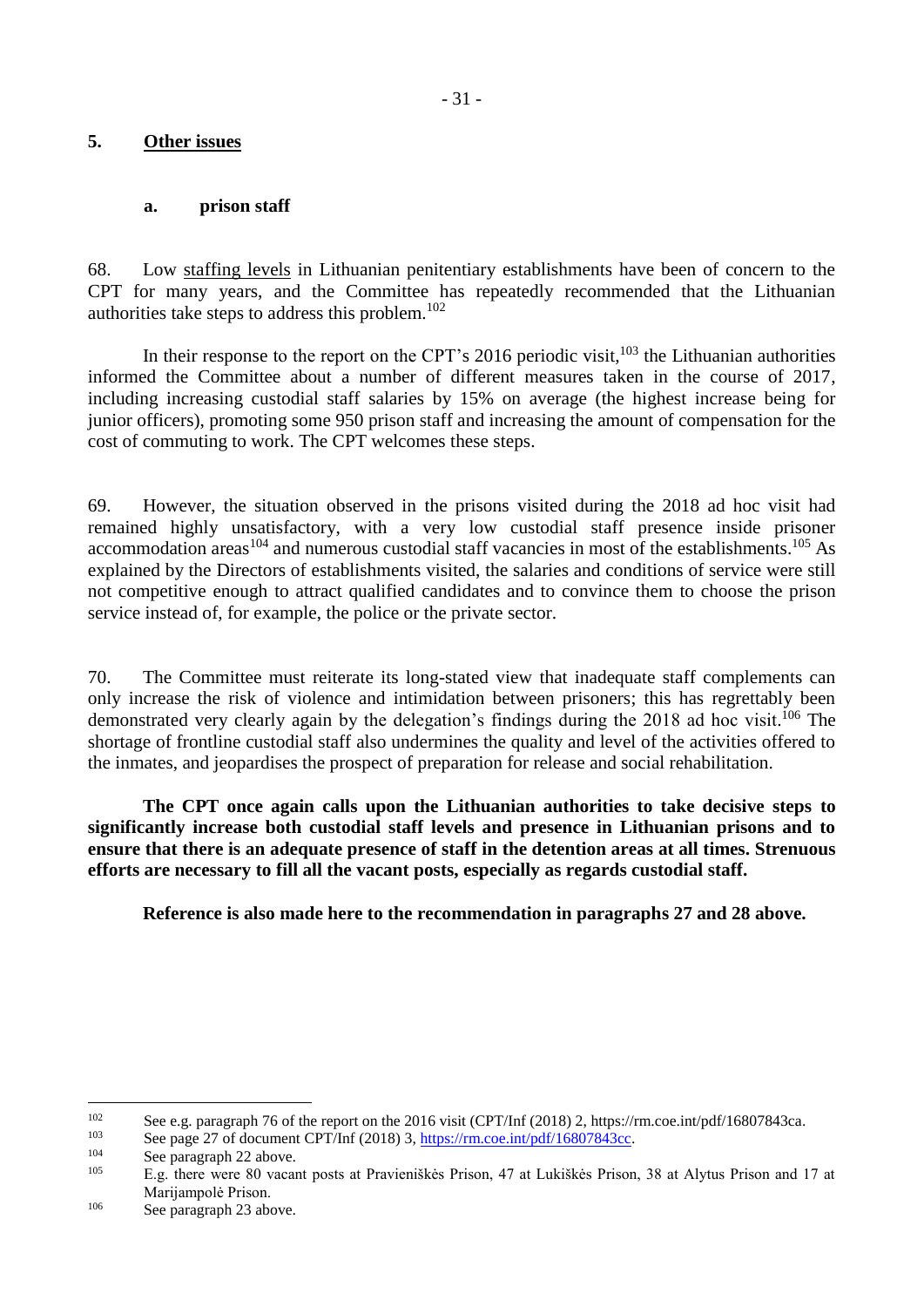## <span id="page-31-0"></span>**b. contact with the outside world**

71. The visiting entitlements for prisoners had remained unchanged since the Committee's previous visit.<sup>107</sup> For sentenced prisoners on lenient regime, the entitlement continued to be of two short-term (3 hours) and two long-term (24 hours) visits every 2 months; for prisoners on ordinary regime – one short-term and one long-term visit every 2 months; for prisoners on strict regime – one short-term visit every 4 months.<sup>108</sup>

Consequently, the CPT cannot but repeat that these visiting entitlements, in particular for inmates on strict regime, are insufficient for safeguarding sentenced prisoners' relationships with their families and friends. **The Committee once again calls upon the Lithuanian authorities to amend the relevant legislation so that all prisoners, including those on strict regime, are entitled to the equivalent of at least one hour of visiting time per week.** 

Further, **the CPT reiterates its recommendation that steps be taken to ensure that all remand and sentenced prisoners are able to receive visits under reasonably open conditions, except when there is a specific and clear security concern.** As observed during the 2018 ad hoc visit, short-term visits as a rule still took place in premises that did not allow any physical contact between inmates and their visitors.

## <span id="page-31-1"></span>**c. discipline**

72. As regards the rules on placement in disciplinary punishment cells, the relevant provisions had remained unchanged, i.e. the maximum period of placement was 10 days for remand prisoners and 15 days for sentenced prisoners. The delegation gathered no evidence which would suggest excessive recourse to the above-mentioned sanction at any of the establishments visited.<sup>109</sup>

73. Material conditions in disciplinary isolation cells were found to be, in the majority of cases, quite acceptable in the prisons visited; many of the cells offered sufficient space,<sup>110</sup> were well-lit and ventilated, clean and equipped with beds and a fully partitioned sanitary annexe.<sup>111</sup>

Exercise yards in disciplinary units were, however, of a much lower standard. As noted by the delegation in most of the establishments visited, the yards (measuring between 7 and 16 m²) were too small for proper physical exertion, completely bare and of an oppressive design (with high walls topped with wire netting).

<sup>1</sup> <sup>107</sup> See paragraphs 78 and 79 of the report on the 2016 visit (CPT/Inf (2018) 2, [https://rm.coe.int/16807843ca\)](https://rm.coe.int/16807843ca).

As regards remand prisoners, see paragraph 78 of CPT/Inf (2018) 2: they could receive an unlimited number of short-term visits (3 hours maximum) and make telephone calls, unless there was a written instruction to the contrary from the prosecutor or the criminal court dealing with the case (which was rare in practice).

<sup>&</sup>lt;sup>109</sup> This does not include a number of inmates in all prisons visited who were continuously held in disciplinary blocks (KTP) because for personal safety reasons they had refused to be accommodated together with the general prison population (see paragraph 23 above and paragraph 75 below).

<sup>&</sup>lt;sup>110</sup> E.g. a cell for three inmates measuring approximately  $12 \text{ m}^2$ , a cell for seven inmates measuring  $28 \text{ m}^2$ .

See, however, the observations and recommendations concerning KTP blocks at Marijampolė and Pravieniškės Prisons, especially the single-occupancy cells (paragraphs 23 and 33 above).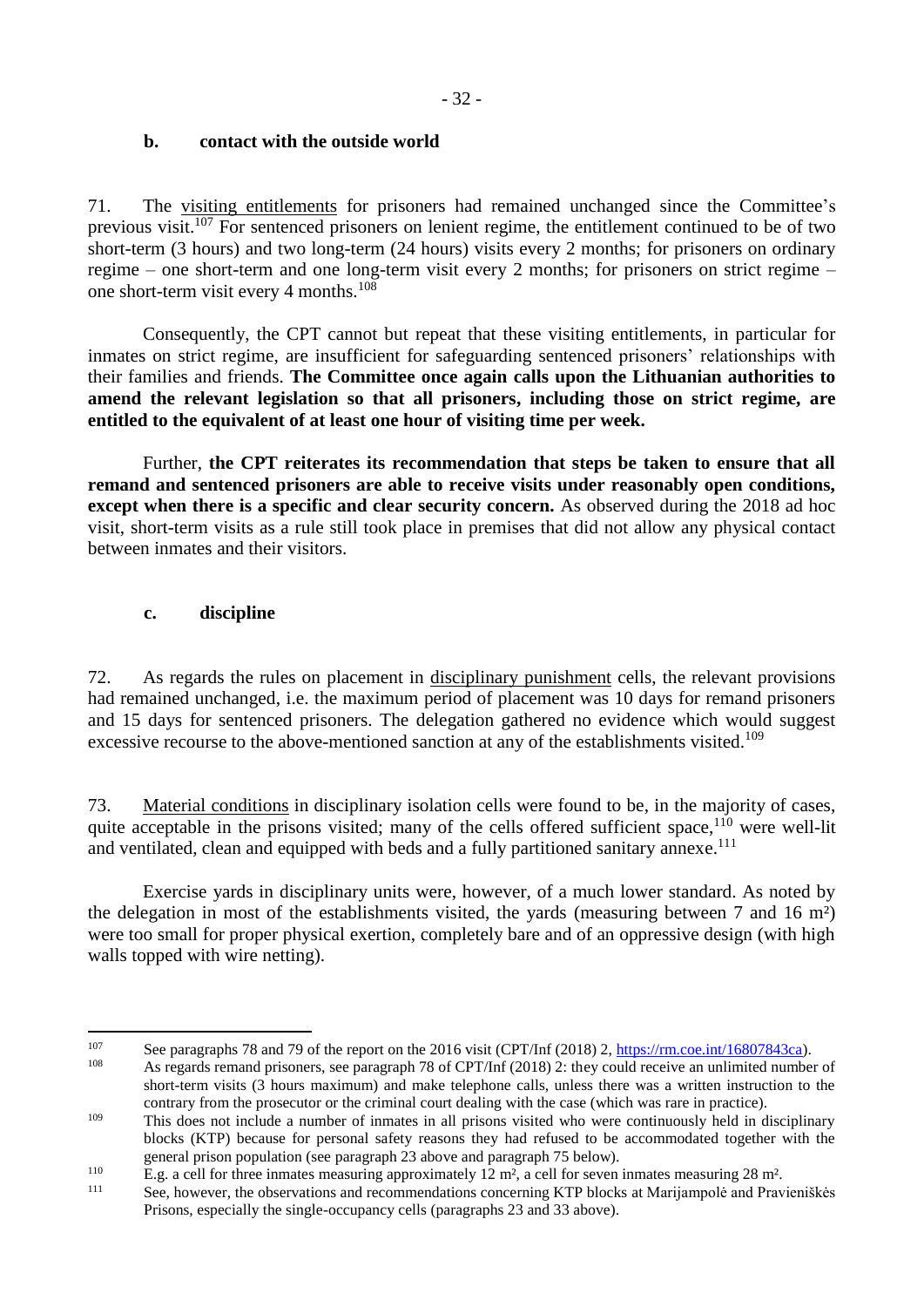**The Committee recommends that steps be taken to ensure that all inmates in disciplinary units have the possibility to take their daily outdoor exercise in conditions which enable them to physically exert themselves.** Further, **all the exercise yards should be equipped with a means of rest and, preferably, offer a horizontal outside view.**

74. Despite the CPT's repeated earlier recommendations,<sup>112</sup> prisoners placed in disciplinary cells were still denied visits and telephone calls. **The Committee once again calls upon the Lithuanian authorities to ensure that prisoners placed in disciplinary punishment cells are not subjected to a total prohibition on family contacts, and that any restriction on family contacts as a form of punishment is imposed only when the offence relates to such contacts.**

75. Furthermore, the CPT regrets having to reiterate its serious concern regarding the impoverished regime for prisoners transferred to the strict regime (including the disciplinary cellular confinement regime, referred to as  $KTP$ ).<sup>113</sup>

Despite the Committee's repeated recommendations, the relevant provisions of the Code of Execution of Sentences had remained unchanged, i.e. the prisoners concerned were not allowed to work, had no access to education or vocational training and could not participate in any other organised activities. They had access to 2 hours of daily outdoor exercise and spent the rest of their day inside their cells, in a state of enforced idleness (in many cases they did not even have a TV set, only a radio and some reading matter). Further, as previously, they only had the right to one shortterm visit every 4 months and their use of a telephone was limited to two 15-minute calls per month.

The CPT must stress once again that such an impoverished regime and such limited contact with the outside world can lead to the deterioration of the physical health, mental faculties and social skills of the prisoners concerned, and be detrimental to the maintenance of family ties, in particular when imposed for a prolonged period. This is particularly unacceptable given that a large proportion of prisoners placed in KTP blocks were there not because of gross violations of internal rules but because they had repeatedly refused to be accommodated together with the general prison population for personal safety reasons (see also paragraph 23 above).

**The Committee once again calls upon the Lithuanian authorities to review the strict (including KTP) regime, in the light of the CPT's previous recommendations and the above remarks. In particular, prisoners concerned should be offered the possibility to engage in purposeful activities and be offered the same visiting entitlement and access to a telephone as other inmates. The review of the KTP regime is all the more crucial given the Lithuanian authorities' plans to make more use of the KTP, as announced in the Action Plan (see paragraph 26 above).**

<sup>&</sup>lt;sup>112</sup> See e.g. paragraph 85 of the report on the 2016 periodic visit (CPT/Inf (2018) 2[, https://rm.coe.int/16807843ca\)](https://rm.coe.int/16807843ca). See paragraphs 84 and 85 of the report on the 2012 periodic visit (CPT/Inf (2014) 18, [https://rm.coe.int/1680697367\)](https://rm.coe.int/1680697367). See also paragraphs 23 and 33 above.